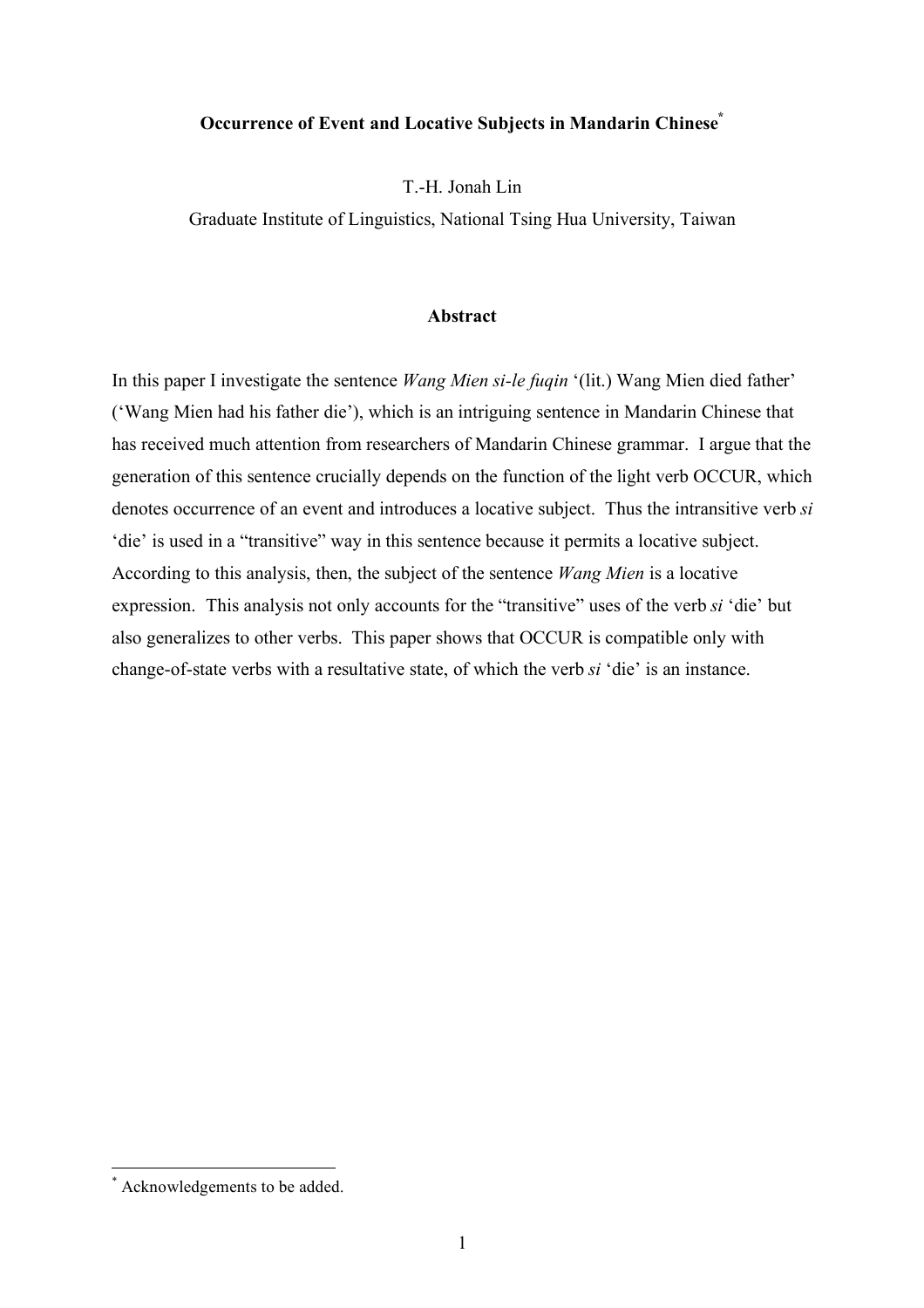## **1. Introduction**

This paper focuses on the following sentence:<sup>1</sup>

(1) Wang Mien (qi sui shang) si-le fuqin. Wang Mien seven year.old on die-PERF father  $(Lit.)$  Wang Mien died his father (when he was about seven years old)' = 'Wang Mien had his father die (when he was about seven years old).'

This Mandarin Chinese (henceforth MC) sentence originated from an 18th-century satirical novel *Ru-lin Wai-shi* 'Anecdotes of Confucian Intellectuals' (Wu Jingzi, 1701-1754 AD).<sup>2</sup> It is interesting, in fact intriguing, because the intransitive verb *si* 'die' is being used in a way fairly much like a transitive verb. There have been proposals that try to account for this sentence, but none of them seems to have provided a satisfactory explanation. In this paper I will propose an analysis for this sentence that is different from all earlier theories. Essentially what I am going to argue for is the following:

- $\blacksquare$  The sentence in (1) is in fact a locative-subject sentence.
- The verb *si* 'die' in this sentence can be used in a "transitive" way precisely because it permits a locative subject.
- The subject *Wang Mien* in (1), as a result, is a locative subject.

Lin (2008a) points out that, albeit less known to the researchers, MC is actually a *locativeprominent* language which permits a variety of locative subjects unseen in other languages (also see Lin 2001). In particular, MC has a special type of locative-subject sentence which Lin (2008a) calls the "occurrence" locative-subject construction. According to Lin (2008a), this type of locative-subject sentence denotes occurrence of an event, and the locative subject denotes the location in which the event takes place, or to which the event happens or matters. We argue that the sentence in (1) is such a sentence. The analysis that we propose is that a light verb OCCUR heads the predicate of this type of sentence, which takes the VP projected

 $\frac{1}{1}$  $<sup>1</sup>$  The abbreviations used in the glosses are: CL: classifier; DAT: dative case marker; DISP: preposed</sup> object disposal marker; DUR: durative aspectual marker; PASS: passive marker; PAST: past morpheme; PERF: perfective aspectual marker; POSS: possessive marker; PRT: sentence-final mood particle.

 $2^2$  A different translation of the title of this novel - actually the more popular one, which nonetheless is less precise than the one provided in the text - is *The Scholars*.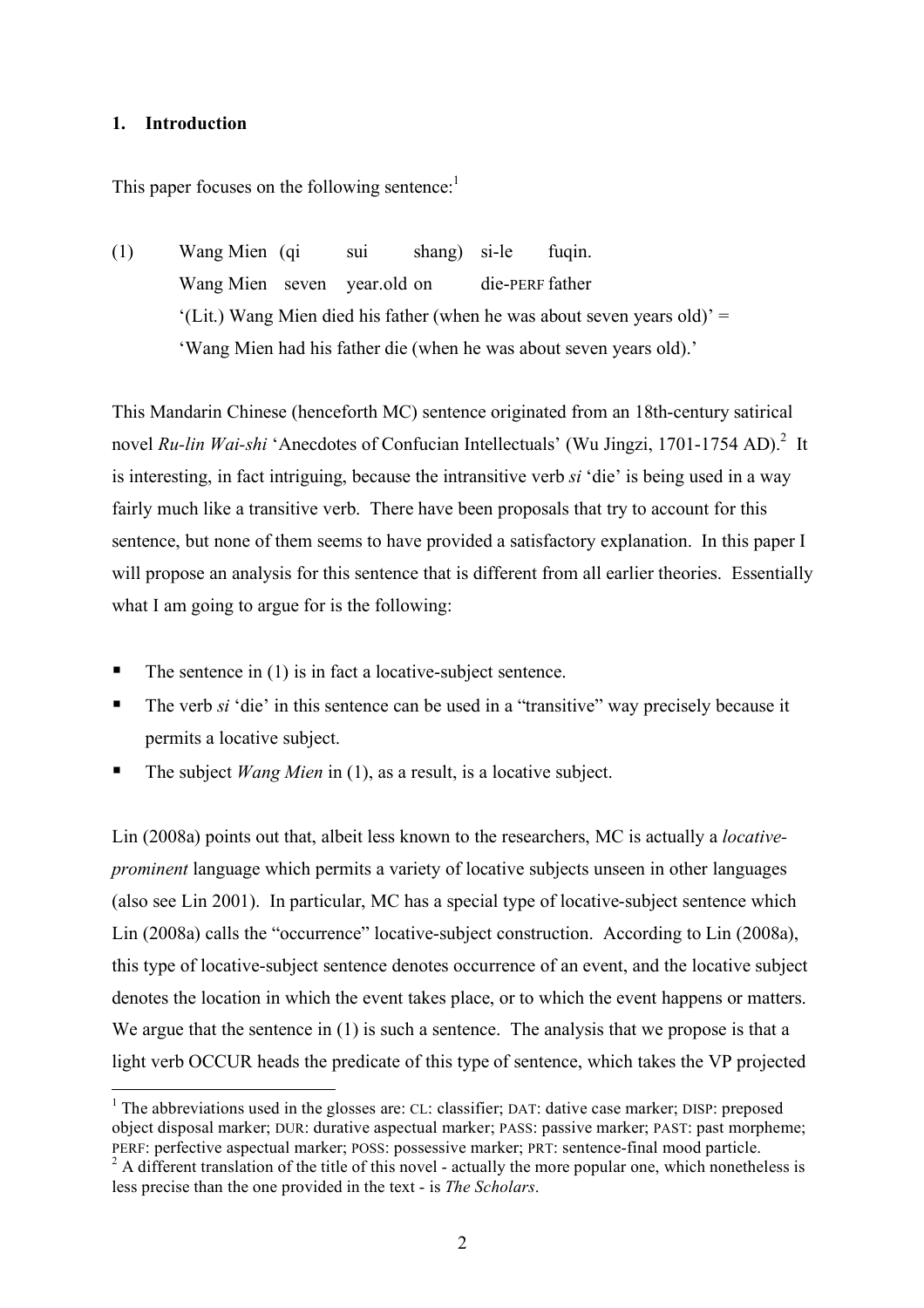by the lexical verb – in the case of (1), *si* 'die' - as complement and a locative expression as specifier (which becomes the subject of the sentence). It will be shown that this analysis has advantages over other analyses, and thus is superior to them.

This paper is organized as follows. Section 2 reviews some of the earlier proposals dealing with (1). Section 3 proposes an analysis of (1) which treats it as a locative-subject sentence. Section 4 discusses some further questions bearing on the sentence (1). Section 5 concludes the paper.

## **2. Earlier analyses**

#### *2.1 Some earlier proposals*

The primary question with the sentence (1) is how the verb *si* 'die' can be used in a "transitive" way.<sup>3</sup> Different analyses have been proposed for this phenomenon. For example, Xu (1999, 2001) and Han (2000) propose that the derivation of the sentence in (1) involves movement of a possessor NP to the subject position:



In this analysis, *si* 'die' is taken to be an unaccusative verb with 'Wang Mien's father' as its argument. The possessor NP *Wang Mien* then raises to the matrix subject position yielding the sentence in (1).

A different proposal is the light verb analysis by Zhu (2005). According to this proposal, the verb *si* 'die' takes the NP *fuqin* 'father' as its argument. The VP that *si* 'die' projects is then embedded under the light verb EXPERIENCE, which selects *Wang Mien* as its specifier. The verb *si* 'die' then incorporates to EXPERIENCE yielding the surface form of the sentence in  $(1)$ .

<sup>&</sup>lt;sup>3</sup> <sup>3</sup> We don't really mean that the verb *si* 'die' in (1) is being used as a transitive verb. The term "transitive" here and below is used to refer to the phenomenon only.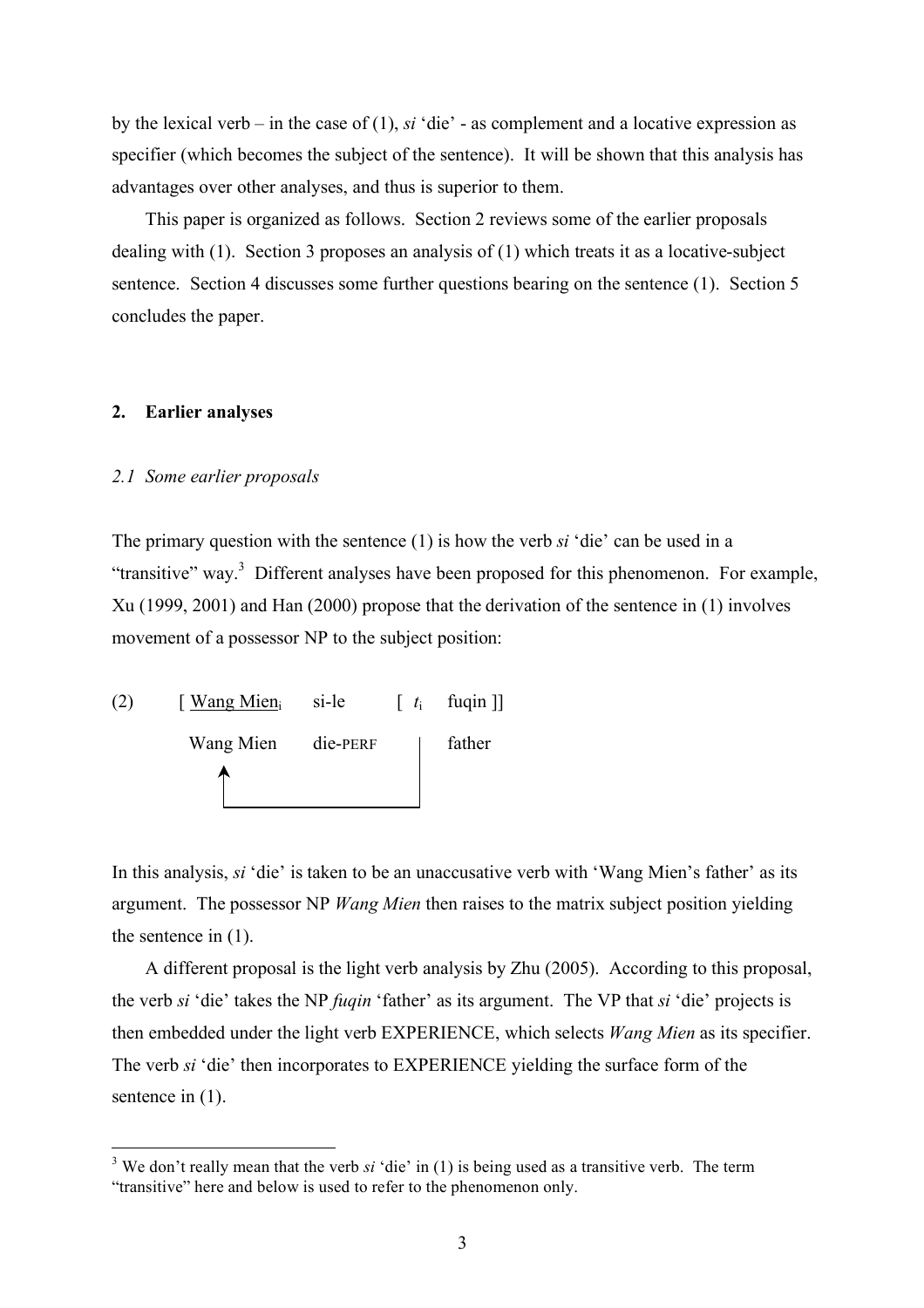# (3) [ Wang Mien [ EXPERIENCE [ fuqin si-le ]]] Wang Mien and America and Sample Tather die-PERF

Another analysis is that proposed by Pan and Han (2005), who suggest that the verb *si* 'die' is being used as an unaccusative verb with its argument *fuqin* 'father' staying in-situ (namely in the post-verbal position). The NP *Wang Mien* is a topic NP base-generated in the CP area and therefore doesn't have a direct bearing on the verb *si* 'die'. The subject position of the sentence (Spec of TP) is left empty.

(4) [CP Wang Mien [TP *e* si-le fuqin ]] Wang Mien die-PERF father

All these theories have their appeals. Shen (2006) presents a thorough review of these analyses and shows that they are problematic in one way or another. For example, the analysis based on the possessor NP movement ((2)) suffers the problem of double case assignment of the possessor NP. The possessor NP has already had a genitive case before movement, but it would get a nominative case after the movement. The analysis that resorts to the light verb EXPERIENCE ((3)) would over-generate unwarranted sentences (see note 7); further, the verb movement to the light verb requires justification. The analysis assuming a base-generated topic in the CP area ((4)) has problems too: it cannot account for the case status of the post-verbal NP *fuqin* 'father'. According to this analysis, the NP *fuqin* in (4) must have been case-licensed. But if so, the movement of the NP *fuqin* 'father' to the matrix subject position in the sentence *Wang Mien, fuqin si-le* 'Wang Mien, [his] father died.' would be puzzling, as there is no motivation for the movement.

## *2.2 "Blending"*

Shen (2006) himself proposes an interesting theory for the sentence in (1), which is based on what he calls the "blending" of two different sentence types. Shen observes that the sentence in (1) implies that Wang Mien suffered a great loss. Now consider the verb *diu* 'lose'. The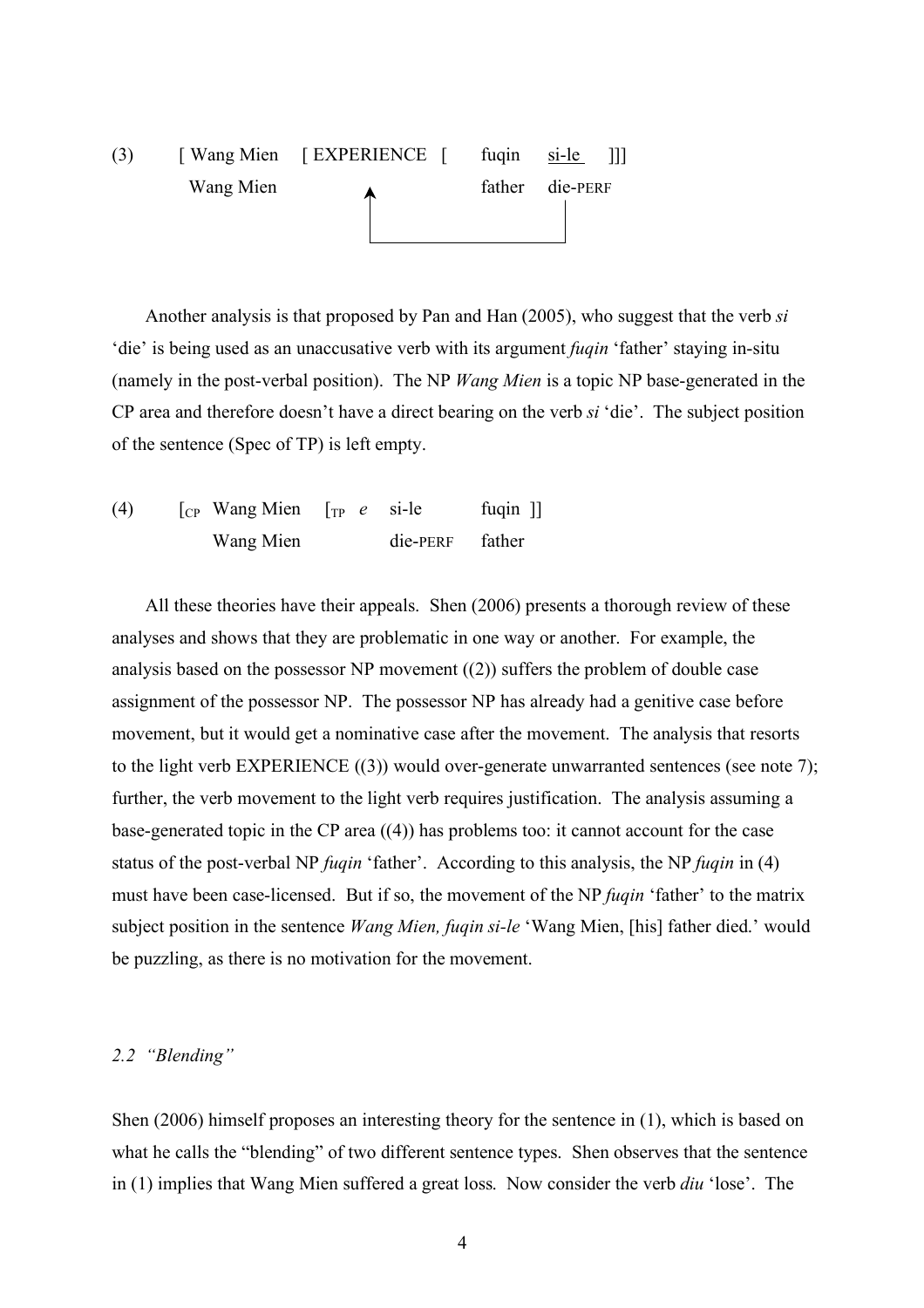verb *diu* 'lose' can be used as an intransitive verb as well as a transitive verb; see (5a) and (5b). Shen's proposal is this: since *si* 'die' implies loss, and since *diu* 'lose' can be transitive, *si* 'die' is then analogized with *diu* 'lose' and develops a transitive use, as in (5d)  $(=(1))$ .<sup>4</sup>

- (5) Blending according to Shen (2006):
	- a. Wang Mien de mou-wu diu-le. Wang Mien POSS something lose-PERF 'Something possessed by Wang Mien was lost.'
	- b. Wang Mien diu-le mou-wu. Wang Mien lose-PERF something 'Wang Mien lost something.'
	- c. Wang Mien de fuqin si-le. Wang Mien POSS father die-PERF 'Wang Mien's father died.'

 $\frac{1}{4}$  $4$  Shen (2006) observes that some other sentences are of the same type as (1), including the following ones (Shen 2006: 291):

| (i)   |    | Ta pao-le yi-shen      |        | han.                                                      |       |         |       |
|-------|----|------------------------|--------|-----------------------------------------------------------|-------|---------|-------|
|       |    | he run-PERF one-body   |        | sweat                                                     |       |         |       |
|       |    |                        |        | 'He ran to the extent that he sweated all over his body.' |       |         |       |
| (ii)  |    | Ta zhang-le            | ji-fen |                                                           |       | yongqi. |       |
|       |    |                        |        | he grow-PERF several-amount                               |       | courage |       |
|       |    | 'He got some courage.' |        |                                                           |       |         |       |
| (iii) |    | Ta qi-le               |        | yi-shen                                                   | ji-pi |         | geda. |
|       | he |                        |        | grow-PERF one-body chicken-skin pimple                    |       |         |       |
|       |    |                        |        | 'He got goose pimples all over his body.'                 |       |         |       |

However, these sentences do not involve loss on the part of the subject argument; furthermore, the verbs in these sentences don't exhibit "intransitive-transitive alternation." See the following examples:

| (iv) | * Ta-de yi-shen |                                           | han            | pao le. |              |       |      |
|------|-----------------|-------------------------------------------|----------------|---------|--------------|-------|------|
|      |                 | he-POSS one-body                          | sweat run PERF |         |              |       |      |
| (v)  | * Ta-de ji-fen  |                                           |                |         | yongqi zhang | le.   |      |
|      |                 | he-POSS several-amount courage grow PERF  |                |         |              |       |      |
| (vi) | * Ta-de yi-shen |                                           | ii-pi          |         | geda         | $q_1$ | le.  |
|      |                 | he-POSS one-body chicken-skin pimple grow |                |         |              |       | PERF |

Thus these sentences are not susceptible to Shen's "blending" analysis. It is unclear why Shen considers them of the same type as (1). Perhaps it is because these sentences involve inalienable possession, which some take to be a defining characteristic of the (1)-kind of sentences, as the analysis in (2). However, we will show in section 4.2 that it is a misconception to regard (inalienable) possession as a defining characteristic of the (1)-kind of sentences. Also see Kliffer 1995.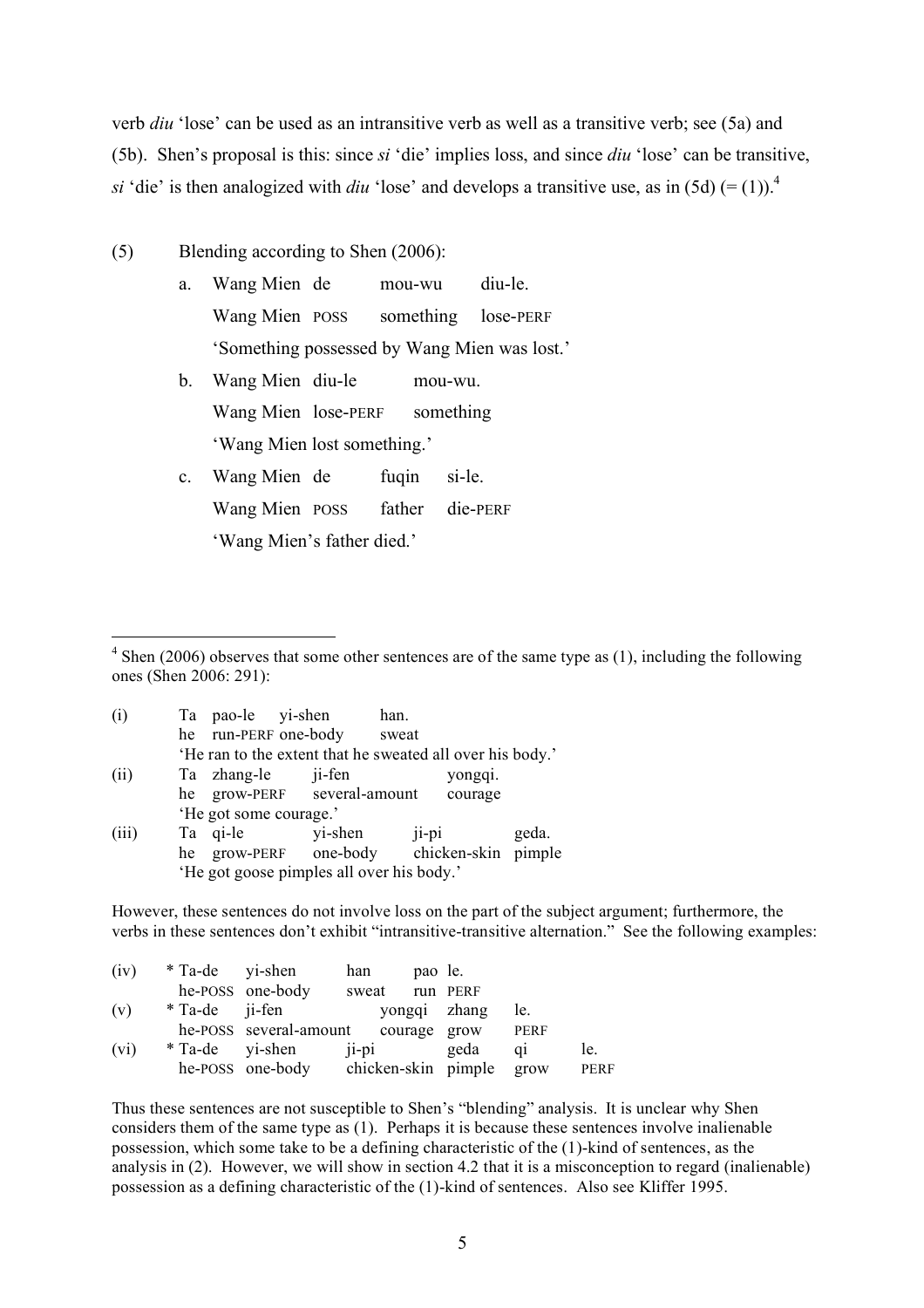d. Wang Mien si-le fuqin.  $(= \text{Blending of } (b) \text{ and } (c))$ Wang Mien die-PERF father 'Wang had his father die.'

This analysis is interesting, but it doesn't have explanatory power. It appears that Shen literally means that the sentence in (1) derives from a blending of (5b) and (5c). But the status of such a derivation poses a problem - is it historical or grammatical in nature? The operation of blending as suggested by Shen, in fact, looks more like an explanation for the origin of (1) in history; however, there is no evidence that (1) is indeed historically derived from  $(5b)+(5c)$ . Furthermore, even if (1) derives from  $(5b)+(5c)$  historically, it has no relevance to the grammatical analysis of (1). On the other hand, the derivation (1) =  $(5b)+(5c)$ cannot be part of the grammar of MC either. One lesson that we have learned from the history of grammatical theory is that we cannot permit such powerful transformation that derives, say, *John killed Mary* from *John caused Mary to become not alive* (McCawley 1968, Fodor 1970). If so, how could we derive the sentence (1) from (5b)+(5c)? Such a derivation presumes powerful transformations that no grammatical theory would legitimately permit. In this sense, Shen's (2006) analysis cannot provide a reasonable account for (1) and hence lacks explanatory power. $5$ 

In fact, what Shen (2006) is trying to say, we suppose, is simply the following statement: the verb *si* 'die' in the sentence (1) is nothing but a transitive verb. The so-called derivation

(ii) Wang Mien zai zhanzheng-zhong si-le fuqin. Wang Mien at war-in die-PERF father 'Wang Mien had his father die during the war time.'

 <sup>5</sup>  $<sup>5</sup>$  Roger Liao (personal communication) points out that Shen's "blending" analysis is empirically</sup> problematic as well. Consider the following example:

<sup>(</sup>i) Wang Mien de fuqin zai zhangzheng-zhong si-le. Wang Mien POSS father at war-in die-PERF 1. 'Wang Mien's father died in the war.' (e.g. killed as a soldier) 2. 'Wang Mien's father died during the war time.'

The sentence in (i) is ambiguous: it can mean that Wang Mien's father was a victim of the war, or that Wang Mien's father died at a certain point of time during the war (the cause of his death unrelated to the war). Now look at the following example:

Liao points out that (ii) only has the "war time" reading but not the "victim of the war" reading. If (ii) is generated by blending of (i) with the transitive use of the verb *diu* 'lose', the contrast between (i) and (ii) cannot be explained. The contrast between these two sentences indicates that (i) and (ii) most likely have different generation histories, and this is something that the blending approach cannot capture. I am grateful to Roger Liao for this observation.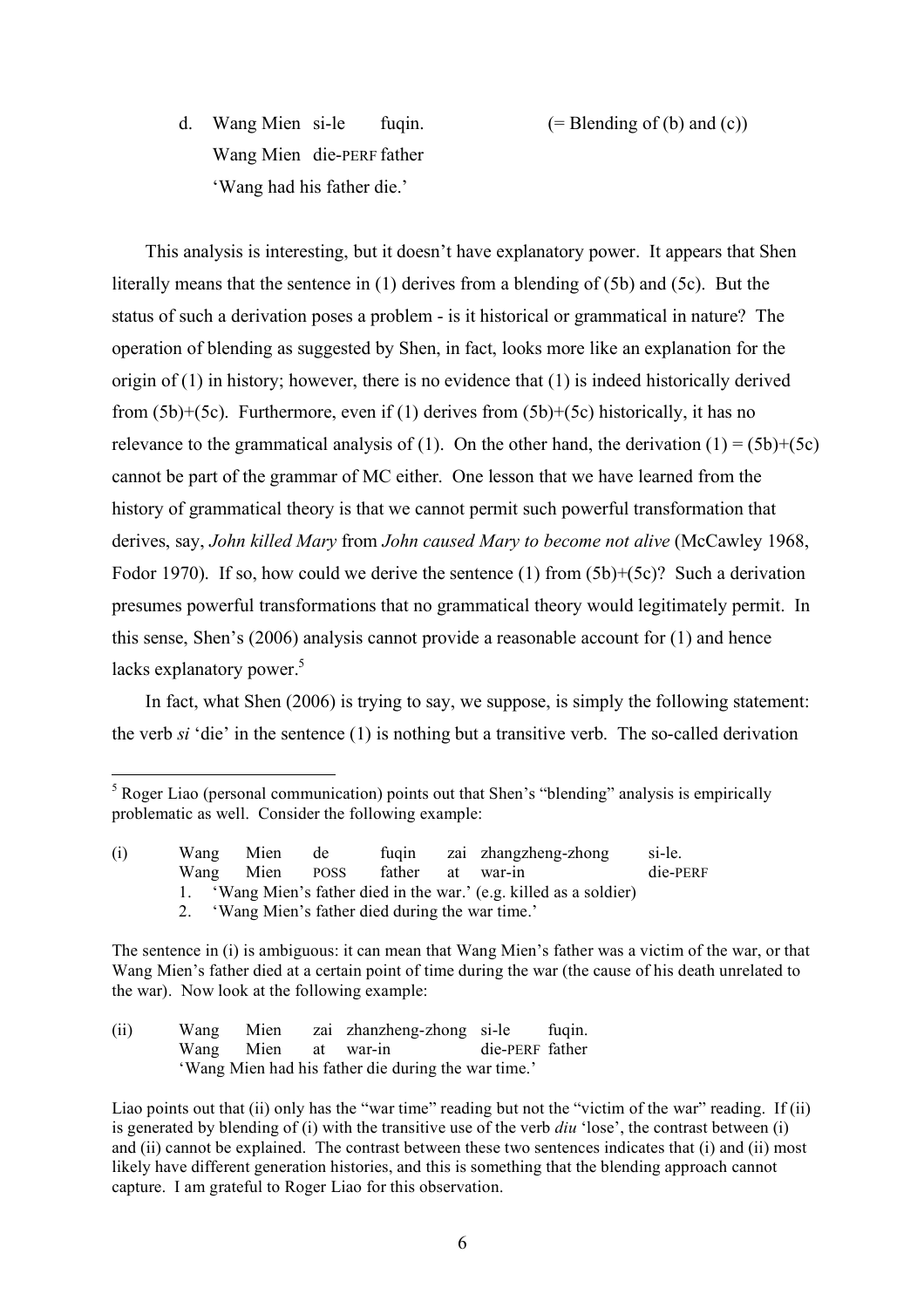$(1) = (5b)+(5c)$  could be just a heuristic explanation. This reduces the problem to the lexical ambiguity of the verb *si* 'die' and similar verbs. However, if *si* 'die' in (1) is simply a transitive verb, then the notion of argument structure loses much of its sense in the research of MC grammar. What is more, the "transitive" use of the verb *si* 'die' is not limited to (1). Consider the following sentences:

- (6) Zhan-chang-shang si-le henduo ren. war-field-on die-PERF many people. '(Lit.) On the war field died many people.'
- (7) 1976 nian si-le henduo ren. 1976 year die-PERF many people '(Lit.) In the year 1976 died many people.'

(6)-(7) are similar to (1) but the subject arguments are different; in (6) the subject is a locative, and in (7) it is a temporal expression. How are these sentences accounted for? Simply saying that they  $((1), (6)$  and  $(7))$  are all "transitive" is not an explanation. Besides, notice that  $(6)$ and (7) don't carry a sense of loss on the subject argument, hence the formula (1) = (5b)+(5c) doesn't apply to them. Something important is missed if one adopts the "blending" analysis.

## *2.3 The applicatives*

Remember that (1) is intriguing because an additional argument occurs in a sentence whose main verb is an intransitive verb. Viewed from this perspective, Tsai's (2007) proposal deserves some attention. Tsai (2007) suggests that sentences like (8) are *applicatives*, namely constructions in which an applicative head introduces an additional argument.

(8) Zhangsan pao-le laopo. Zhangsan run-PERF wife 'Zhangsan had his wife run away.'

Now suppose that the sentence in (1) is also an applicative construction. Following Tsai  $(2007)$ , we may analyze  $(1)$  in the way shown in  $(9)$ :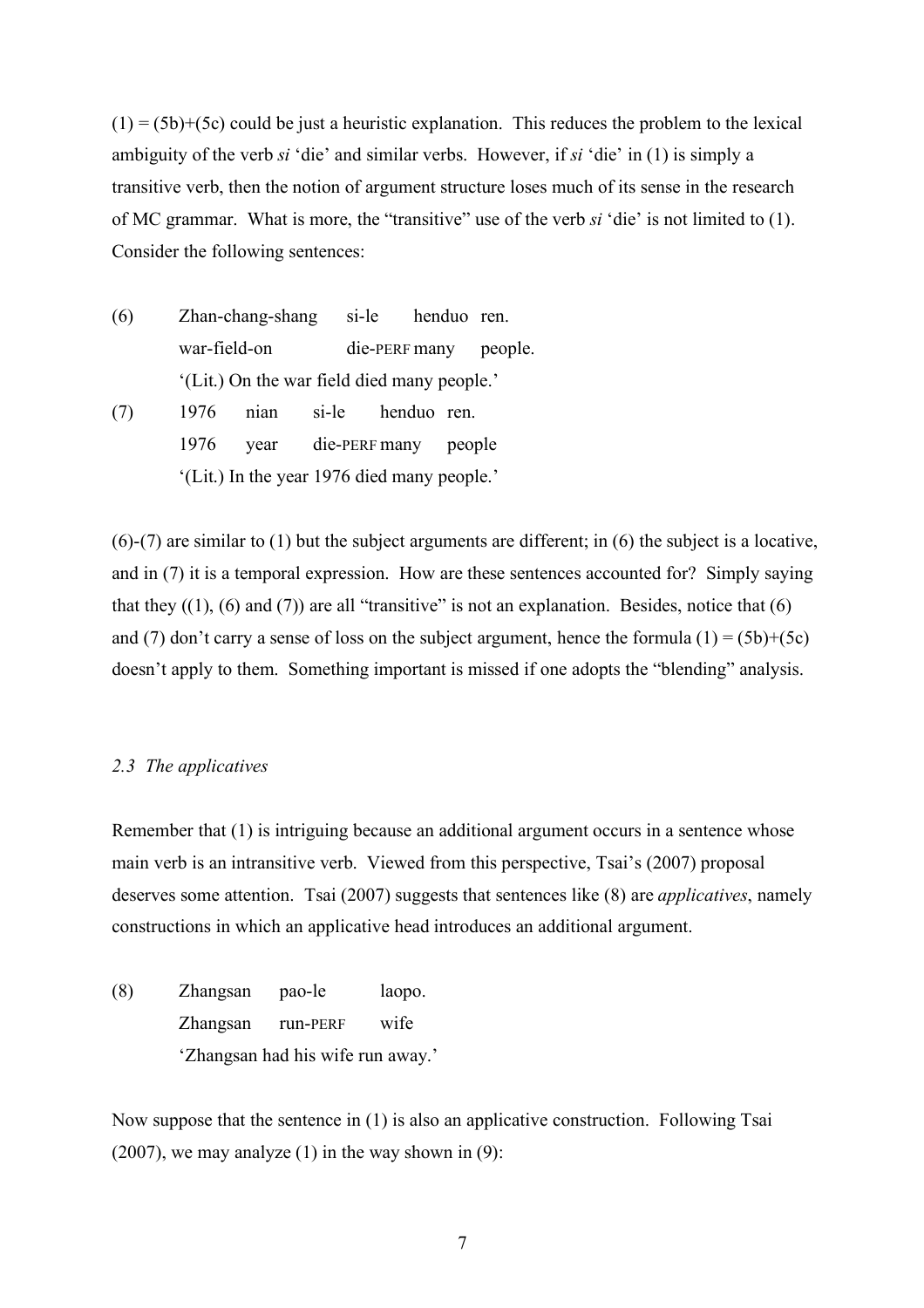

Suppose that a phonetically empty applicative head takes the VP that *si* 'die' projects as complement and the NP *Wang Mien* as specifier. The verb *si* 'die' then incorporates to the applicative head, and the NP *Wang Mien* moves to Spec of TP. This yields the surface structure that we see in (1).

This approach becomes particularly attractive if we look at the applicative constructions in other languages. Pylkkänen (2000) argues that the adversative passive in Japanese is an applicative construction. See the following Japanese example:

(10) Taroo-ga titioya-ni sin-are-ta. Taroo-NOM father-DAT die-PASS-PAST 'Taroo had his father die.'

The MC sentence (1) looks very similar to (10). Thus, in a manner of speaking, the MC sentence (1) could perhaps be regarded as an "adversative passive" with the passive morpheme (actually the applicative head) phonetically empty. An even more striking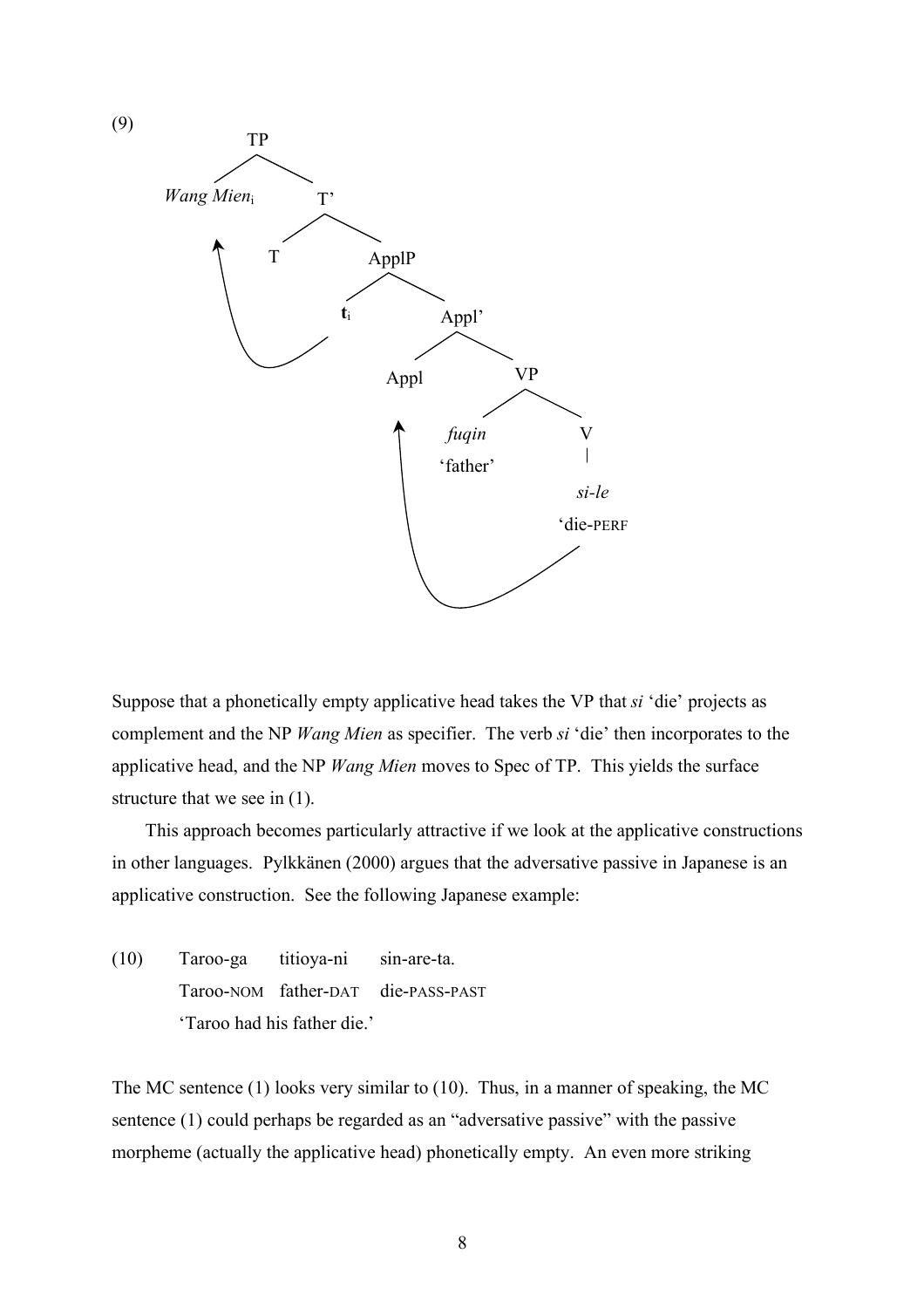example is the case of Finnish. Pylkkänen (2000) gives the following Finnish sentence ((14a), Pylkkänen 2000: 408):6

(11) Eetu-lta kuoli poika. Eetu-FROMP died son 'Eetu's son died on him.'

See how similar (1) is to the Finnish sentence (11). Therefore, it seems feasible to analyze (1) as an applicative sentence with an empty applicative head, as Tsai's (2007) and Pylkkänen's (2000) theories would lead one to.

This approach, however, is not without problems. Suppose we take the idea seriously that the sentence in (1) is basically the same as the Japanese adversative passive in (10), with the applicative head phonetically empty. Now, how could we account for the ungrammaticality of the example in (12)?

(12) \*Wang Mien ku-le fuqin. Wang Mien cry-PERF father '(Intended) Wang Mien had his father cry.'

The ungrammaticality of (12) poses a problem: why is it ungrammatical?<sup>7</sup> In the Japanese adversative passive the verb is quite unrestricted and the sentence corresponding to (12) is fully acceptable:

(13) Taroo-ga titioya-ni nak-are-ta. Taroo-NOM father-DAT cry-PASS-PAST 'Taroo had his father cry.'

The only way to solve this problem is to ascribe a specific meaning to the applicative head. This seems plausible; Pylkkänen (2000) points out that applicatives in natural languages are often attached with specific meanings. In English the applicative sentence *John bought Mary a drink* has a sense of benefaction; in the Finnish sentence in (11) the applicative has a sense

 <sup>6</sup>  $6$  The gloss FROM<sub>P</sub> stands for the ablative marker meaning 'possessive from'. See Pylkkänen 2000.

 $<sup>7</sup>$  Shen (2006) also observes a similar problem. He takes this problem as evidence against the analysis</sup> of (1) based on the light verb EXPERIENCE (see section 2.1).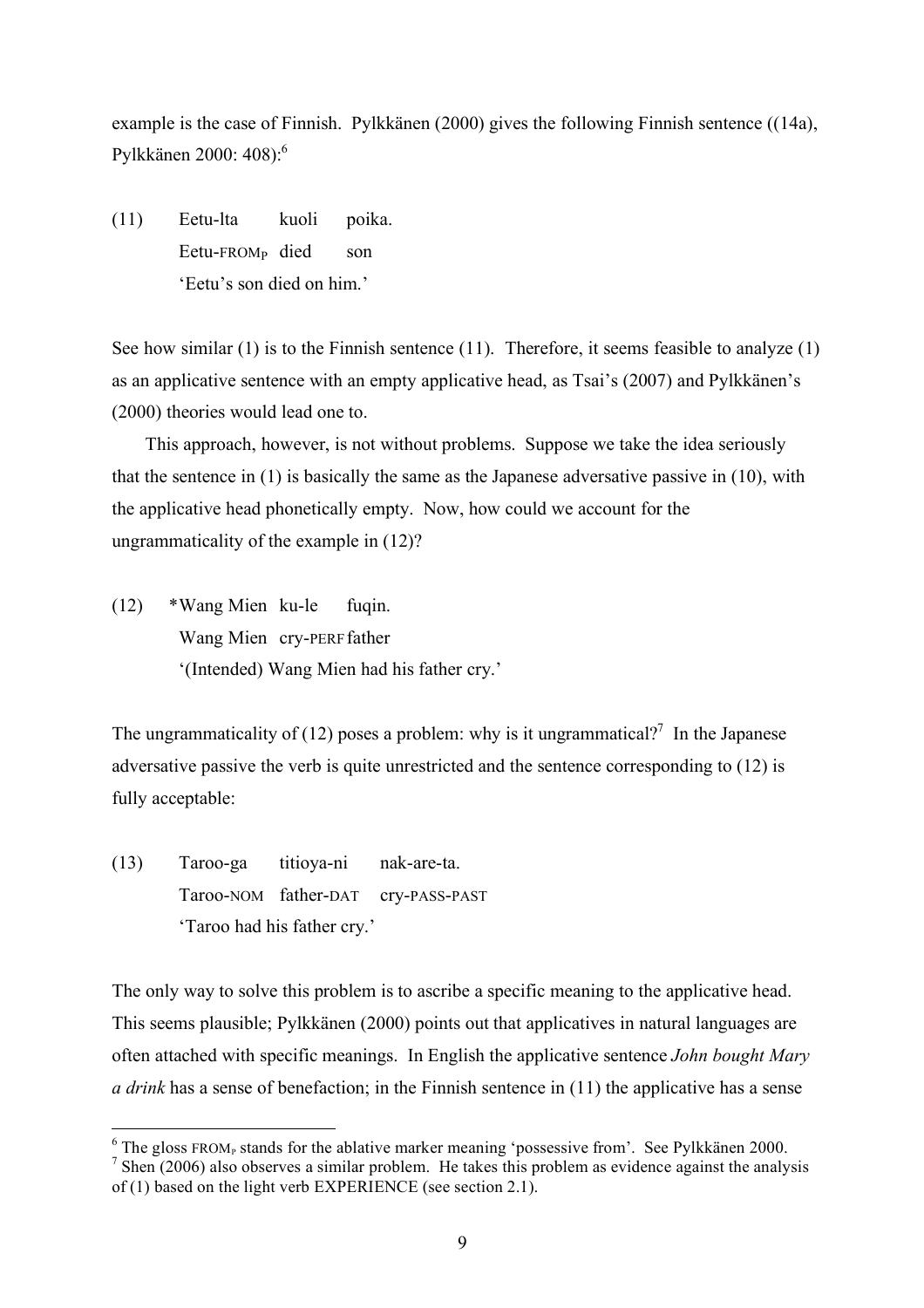of deprivation. Suppose that the MC sentence (1) patterns with the Finnish case in (11). The verb *ku* 'cry' is not permitted in this construction because it doesn't yield a sense of deprivation or loss on the subject argument; on the other hand, the verb *si* 'die' is permitted because it clearly implies some kind of loss on the subject argument. In this way the ungrammaticality of (12) may be accounted for.

Unfortunately, this solution doesn't work. The problem, once again, is that the verb *si* 'die' can take a locative or temporal subject, as we have seen in (6)-(7), repeated below.

- (14) Zhan-chang-shang si-le henduo ren. war-field-on die-PERF many people. '(Lit.) On the war field died many people.'
- (15) 1976 nian si-le henduo ren. 1976 year die-PERF many people '(Lit.) In the year 1976 died many people.'

In (14)-(15), the subject argument cannot be attributed the sense of deprivation or loss – locative and temporal expressions do not denote sentient beings and hence don't get deprived or suffer loss. Thus, unless we consider (14)-(15) totally unrelated to (1), the applicativebased approach to (1) cannot be correct.

In conclusion, none of the analyses we saw above provides a satisfactory account for (1). In the next section a different proposal is put forth, which takes (1) as essentially a *locativesubject* sentence.

## **3. Locative subject and occurrence of an event**

## *3.1 Locative sentences*

We claim that (1) is a locative-subject sentence. In particular, the subject NP of the sentence in (1), *Wang Mien,* is a *locative subject*. The motivation for this claim is the following generalization: if a verb can assume the kind of use that *si* 'die' does in (1), it can also take a locative subject; conversely, if a verb cannot take a locative subject, it cannot assume the kind of use as *si* 'die' in (1). See the following examples for illustration.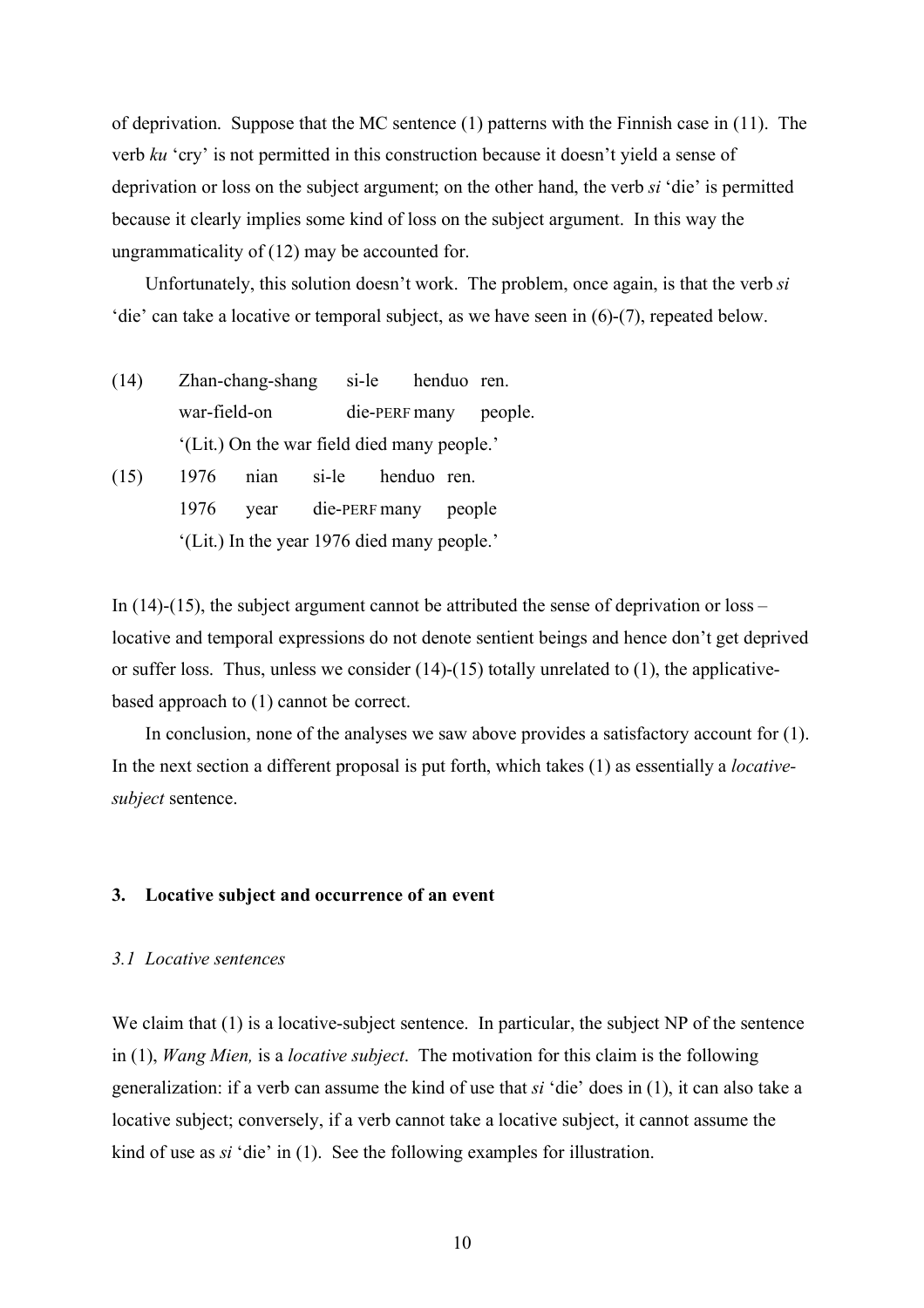| (16) | Zhangsan                    | si-le        | erzi.                                        | $(s_i \text{ 'die'})$       |
|------|-----------------------------|--------------|----------------------------------------------|-----------------------------|
|      | Zhangsan                    | die-PERF son |                                              |                             |
|      | 'Zhangsan had his son die.' |              |                                              |                             |
| (17) | Zhan-chang-shang            |              | si-le<br>henduo ren.                         |                             |
|      | war-field-on                |              | die-PERF many<br>people.                     |                             |
|      |                             |              | (Lit.) On the war field died many people.'   |                             |
| (18) | Zhangsan                    | pao-le       | laopo.                                       | ( <i>pao</i> 'run, escape') |
|      | Zhangsan                    | run-PERF     | wife                                         |                             |
|      |                             |              | 'Zhangsan had his wife run away.'            |                             |
| (19) | Jianyu-li                   | pao-le       | liang-ge fanren.                             |                             |
|      | jail-in                     | run-PERF     | two-CL prisoner                              |                             |
|      |                             |              | '(Lit.) In the jail ran away two prisoners.' |                             |
| (20) | *Zhangsan                   | ku-le        | erzi.                                        | $(ku \text{ 'cry'})$        |
|      | Zhangsan                    | cry-PERF son |                                              |                             |
|      |                             |              | '(Intended) Zhangsan had his son cry.'       |                             |
| (21) | *Wu-li                      | ku-le        | henduo ren. <sup>8</sup>                     |                             |
|      | house-in                    |              | cry-PERFmany people                          |                             |
|      |                             |              | '(Intended) In the house cried many people.' |                             |
| (22) | * Zhangsan                  | shu-le       | erzi.                                        | (shu 'lose, fail')          |
|      | Zhangsan                    | lose-PERF    | son                                          |                             |
|      |                             |              | '(Intended) Zhangsan had his son lose.'      |                             |
| (23) | *Wu-li                      | shu-le       | henduo ren.                                  |                             |
|      | house-in                    | lose-PERF    | people<br>many                               |                             |

In (16)-(17) and (18)-(19), the verbs are *si* 'die' and *pao* 'run, escape'; they can assume the (1)-kind of use, and they can also take a locative subject. In (20)-(21) and (22)-(23), the verbs are *ku* 'cry' and *shu* 'lose'; they cannot assume the (1)-kind of use, and, correlated with this fact, they cannot take a locative subject. More examples can be given. (24)-(26) are some sentences which Shen (2006: 291) observes are of the same type as (1). They can all take a locative subject, as in (27)-(29) (but see note 4).

'(Intended) In the house lost many people.'

 <sup>8</sup> <sup>8</sup> If the perfective aspectual marker  $-le$  in (21) is changed to the durative aspectual marker  $-zh$ e, the sentence will become better. But in that case the sentence will be a different construction, that is, an EXIST sentence, rather than an OCCUR sentence. See section 4.1 for more details.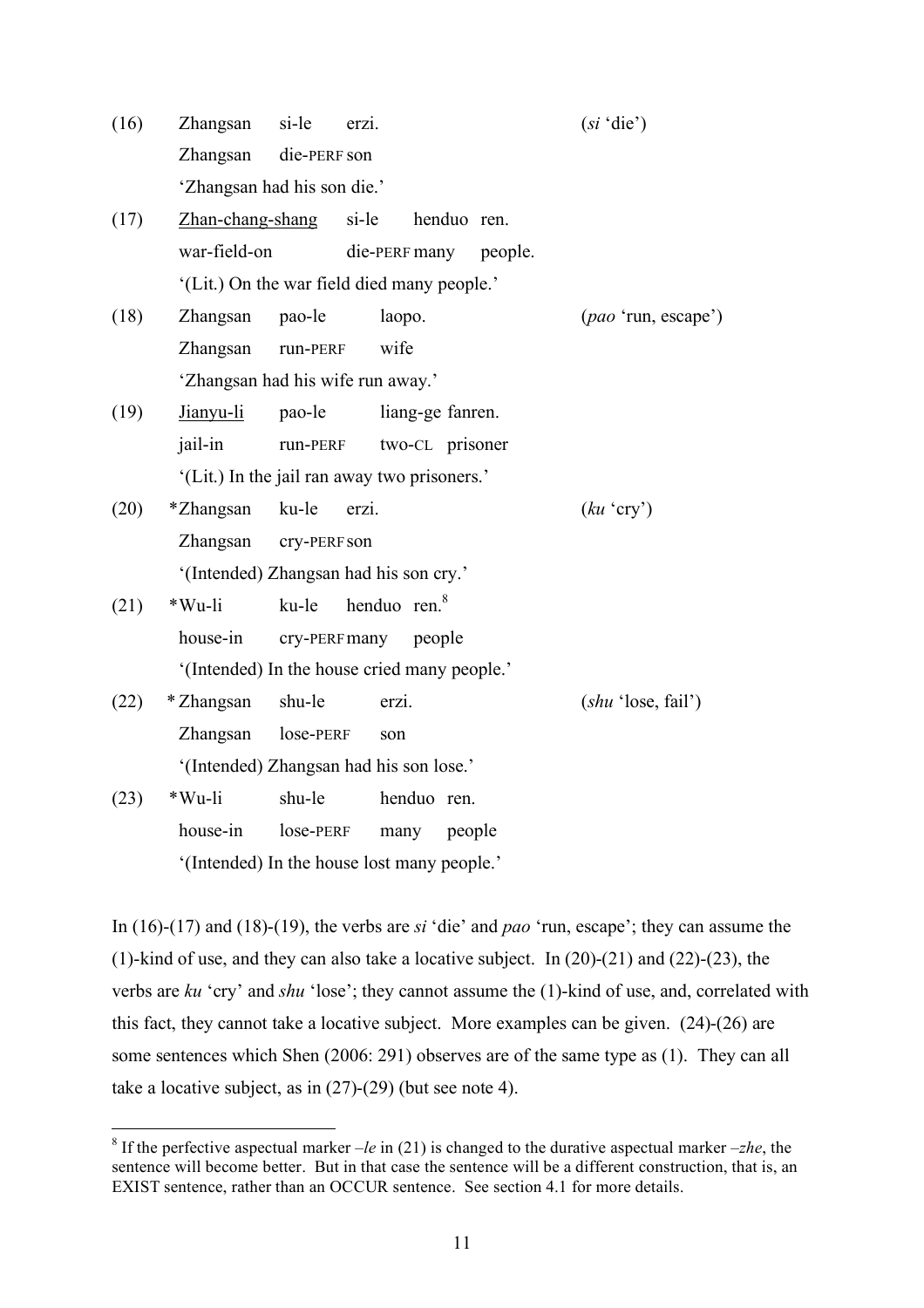- (24) Ta lan-le wu-kuang pingguo. he get.rotten-PERF five-basket apple 'He had five baskets of apples rotten.'
- (25) Ta fei-le yi-zhi gezi. he fly-PERF one-CL pigeon 'He had a pigeon fly away.'
- (26) Chuanda-shi dao-le yi-mian qiang. communication-room fall-PERFone-CL wall 'A wall in the communication room collapsed.'
- (27) Bingxiang-li lan-le  $yi$ -dui-de bale.<sup>9</sup> refrigerator-in get.rotten-PERF a-lot-of guava '(Lit.) In the refrigerator were rotten a lot of guavas.'
- (28) Zhangsan-jia-li fei-le yi-zhi jinsique. Zhangsan-home-in fly-PERF one-CL canary '(Lit.) Away from Zhangsan's home flew a canary.'
- (29) Chuanda-shi-li dao-le yi-mian qiang. communication-room-in fall-PERF one-CL wall '(Lit.) In the communication room collapsed a wall.'

This generalization relates the sentence in (1) to locative-subject sentences. Thus, the verb *si* 'die' in (1) can be used in a "transitive" way not because it is really transitive, but because it has the ability to take an extra locative expression as subject. Of course, this by itself doesn't prove that the subject NP *Wang Mien* in (1) is a locative – *Wang Mien* in (1) looks more like an experiencer than a locative. We will turn to that point later.<sup>10</sup>

<sup>-&</sup>lt;br>9 Source: http://school.ttjhs.tcc.edu.tw/modules/news/article.php?storyid=357.

<sup>&</sup>lt;sup>10</sup> Kliffer (1996) also observes that verbs like *si* 'die' can take a locative subject instead of an experiencer subject. But Kliffer doesn't relate the two together; he only refers to the locative subject as an "alternative possibility."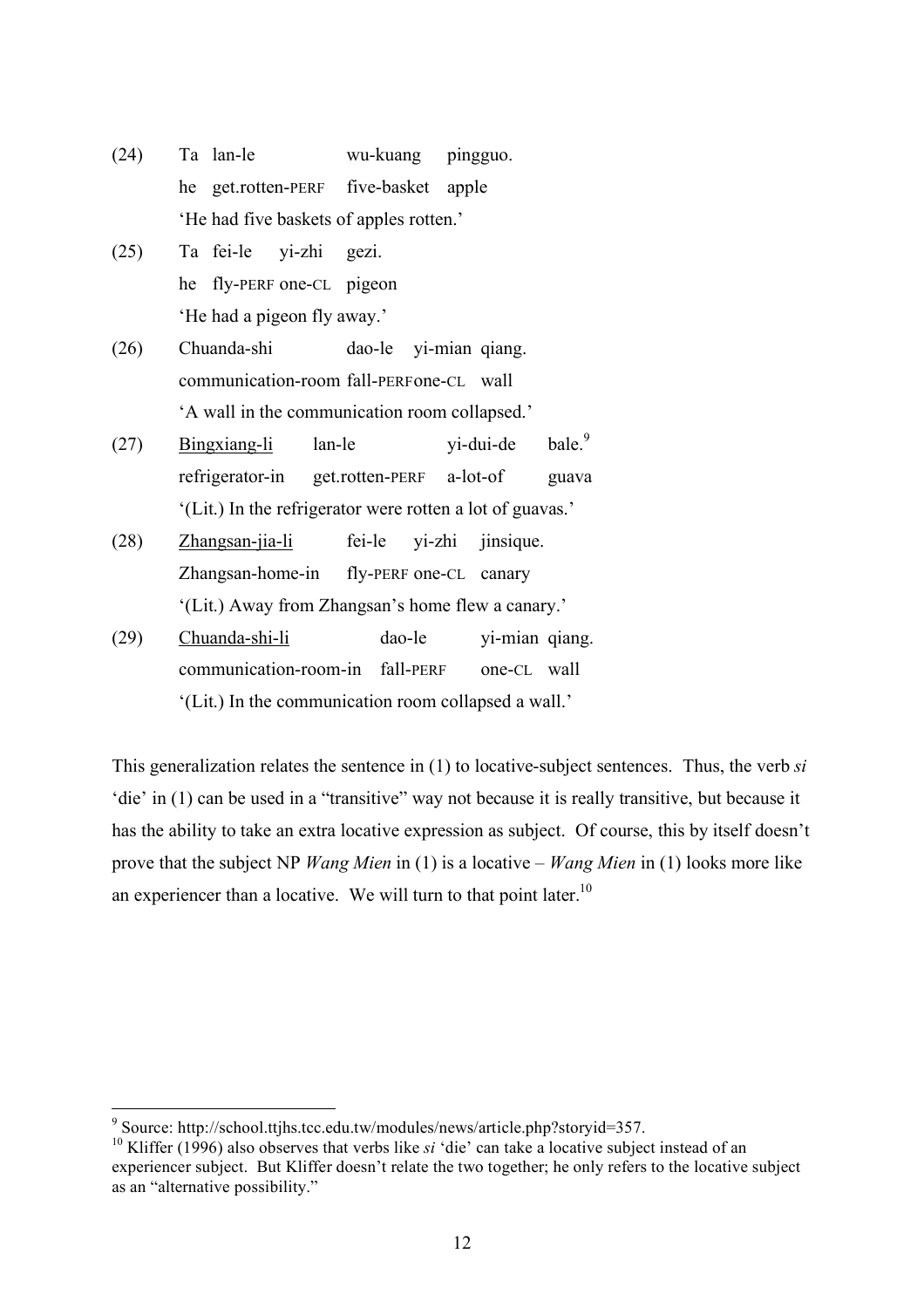#### *3.2 The light verb OCCUR*

The above discussions show that in addition to the intransitive use, the verb *si* 'die' (and other similar verbs) can assume "transitive" uses taking an NP subject or a locative subject. (They can also take a temporal subject. We will come back to it later.) See the examples below.

| (30) | Wang Mien si-le<br>fugin.           | (Experiencer subject) |
|------|-------------------------------------|-----------------------|
|      | Wang Mien die-PERF father           |                       |
|      | 'Wang Mien had his father die.'     |                       |
| (31) | Wang Mien jia-li<br>si-le<br>ren    | (Locative subject)    |
|      | Wang Mien home-in die-PERF person   |                       |
|      | 'Someone in Wang Mien's home died.' |                       |

In fact, MC is not the only language that exhibits such alternation. Spanish has similar constructions as well. In Spanish, verbs that denote existence, change of state, or occurrence of events may take a locative subject. See (32)-(34) ((1a), (1b), and (2c), Fernádez-Soriano 1999: 103):

- (32) En este impreso consta que eres el responsable. in this form states that you-are the responsible 'In this form it states that you are the responsible one.'
- (33) Aquí falta / sobra cafe´ / un vaso. here misses / is-extra coffee / a glass 'Coffee / a glass is missing here.'
- (34) En Barcelona ha ocurrido un accidente. in Barcelona has happened an accident 'An accident has happened in Barcelona.'

Strikingly, these verbs can take a dative subject too. The dative subject assumes the role of experiencer. See the following example ((30b), (31b), and (32a), Fernádez-Soriano 1999: 121):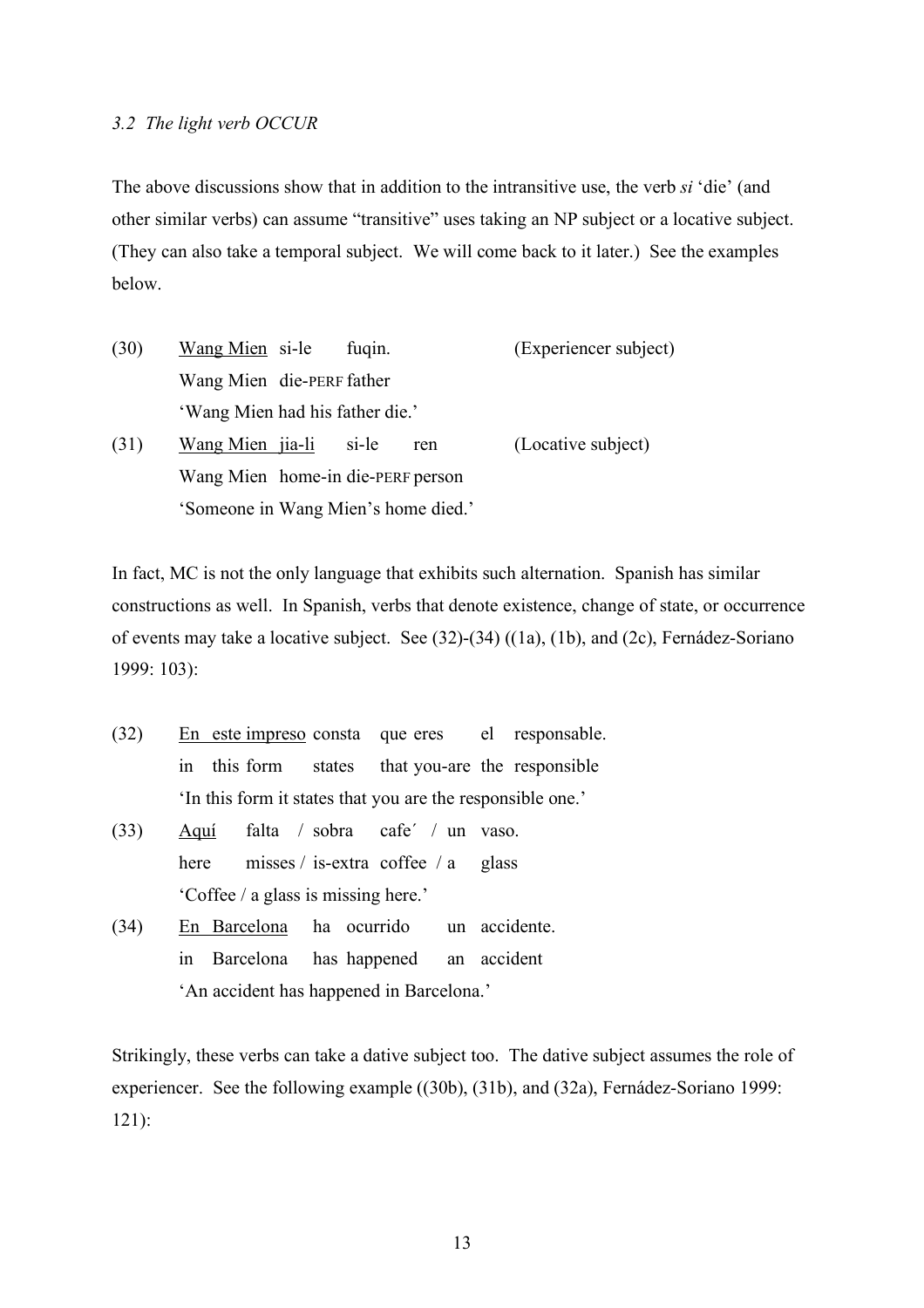- (35) Me pasa algo. to-me happens something 'Something is happening to me.'
- (36) Me consta que eres el mejor. to-me states that you-are the best one 'I am sure that you are the best one.'
- (37) Me falta café. to-me misses coffee 'I am missing coffee.'

The Spanish examples in (32)-(34) and (35)-(37) are parallel to the MC examples (30)-(31). In the Spanish examples (32)-(37), the subject is a non-nominative NP, i.e. a *quirky subject*. We may think of the MC examples in (30)-(31) as taking a "semantically quirky subject" as well.

Fernádez-Soriano (1999) follows Harley's (1995) theory (with some changes) and proposes that the quirky subjects in Spanish sentences such as (32)-(37) are licensed by the functional category Event. The head Event can host the event predicate CAUSE, in which case the sentence is agentive; alternatively, the head Event can host the event predicate BECOME or HAPPEN, in which case the sentence is inchoative (denoting change of state).<sup>11</sup> In this latter case the head Event may take a locative or dative expression as its specifier. This is the origin of the quirky subjects in sentences like (32)-(37) (see Fernádez-Soriano 1999: 128-129).

(38)



 $11$  In Harley's (1995) original theory, an inchoative EventP (headed by the event predicate BE in her theory) doesn't have a specifier.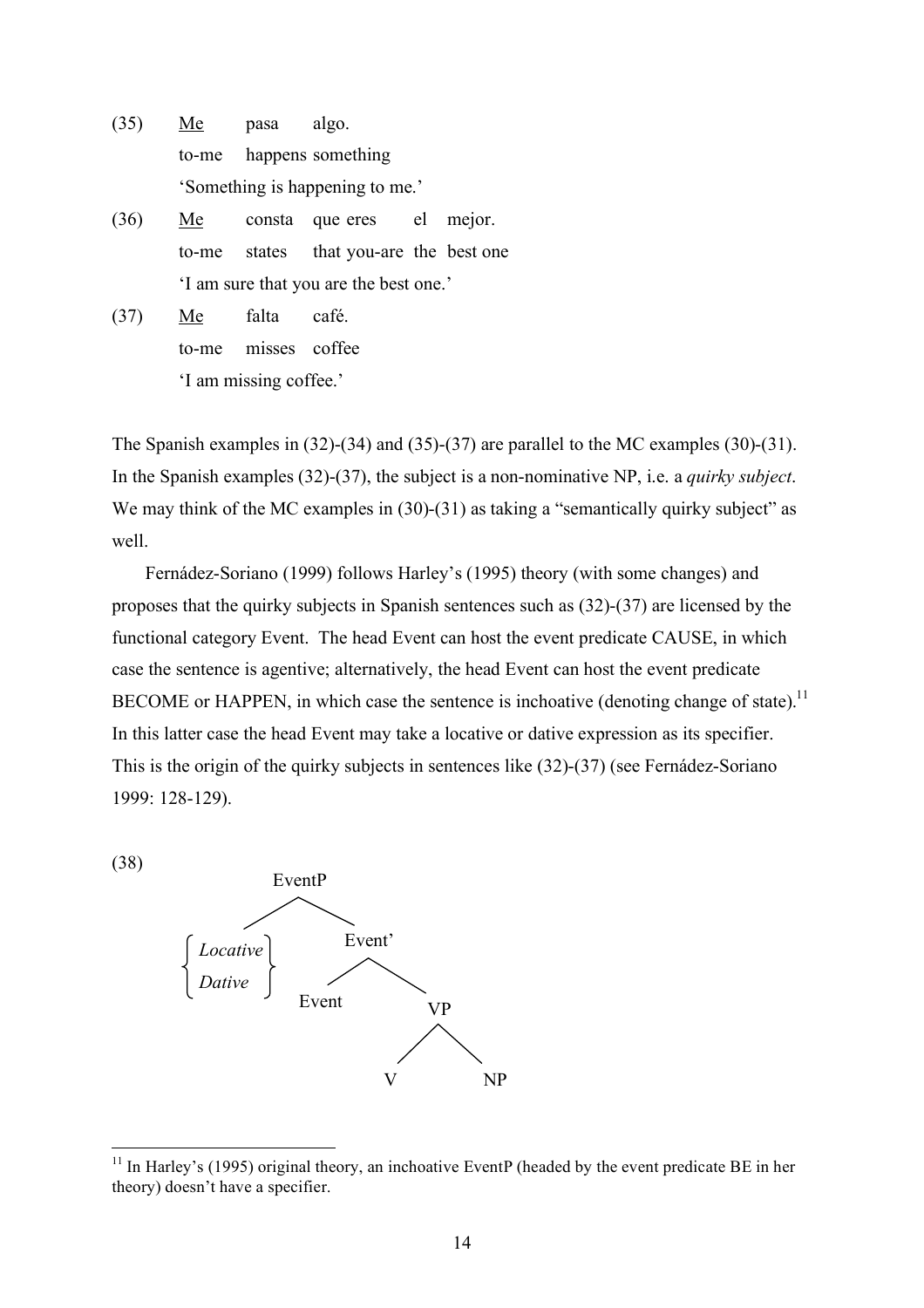Though details may be somewhat different, it appears that the MC sentence in (1) and the Spanish quirky-subject sentences (32)-(37) are of the same kind. Our proposal for (1), therefore, is basically the same as Fernádez-Soriano's (1999) analysis for the Spanish sentences in (32)-(37). Our analysis of (1) is as follows.



We employ the light verb OCCUR in the structure; for the use of this event predicate, see Huang (1997), Lin (2001), and Lin (2008a) (also see the next section). It is basically the same as HAPPEN in Fernádez-Soriano's (1999) analysis.<sup>12</sup> The light verb OCCUR takes the VP that *si* 'die' projects as complement, and it also takes *Wang Mien* as specifier, which becomes the subject of the sentence. Since OCCUR denotes occurrence of an event, the

 $12$  We do not use the more popular event predicate BECOME because there are complications regarding the type of verbs that may assume the (1)-kind of use. In section 4.3 we will show that only change-of-state verbs with a resultative state may assume the (1)-kind of use; that is, only those verbs are compatible with OCCUR. As a consequence we need to make a distinction between change-ofstate verbs with a resultative state and those without. The event predicate BECOME only represents change of state and thus is too gross for our purposes.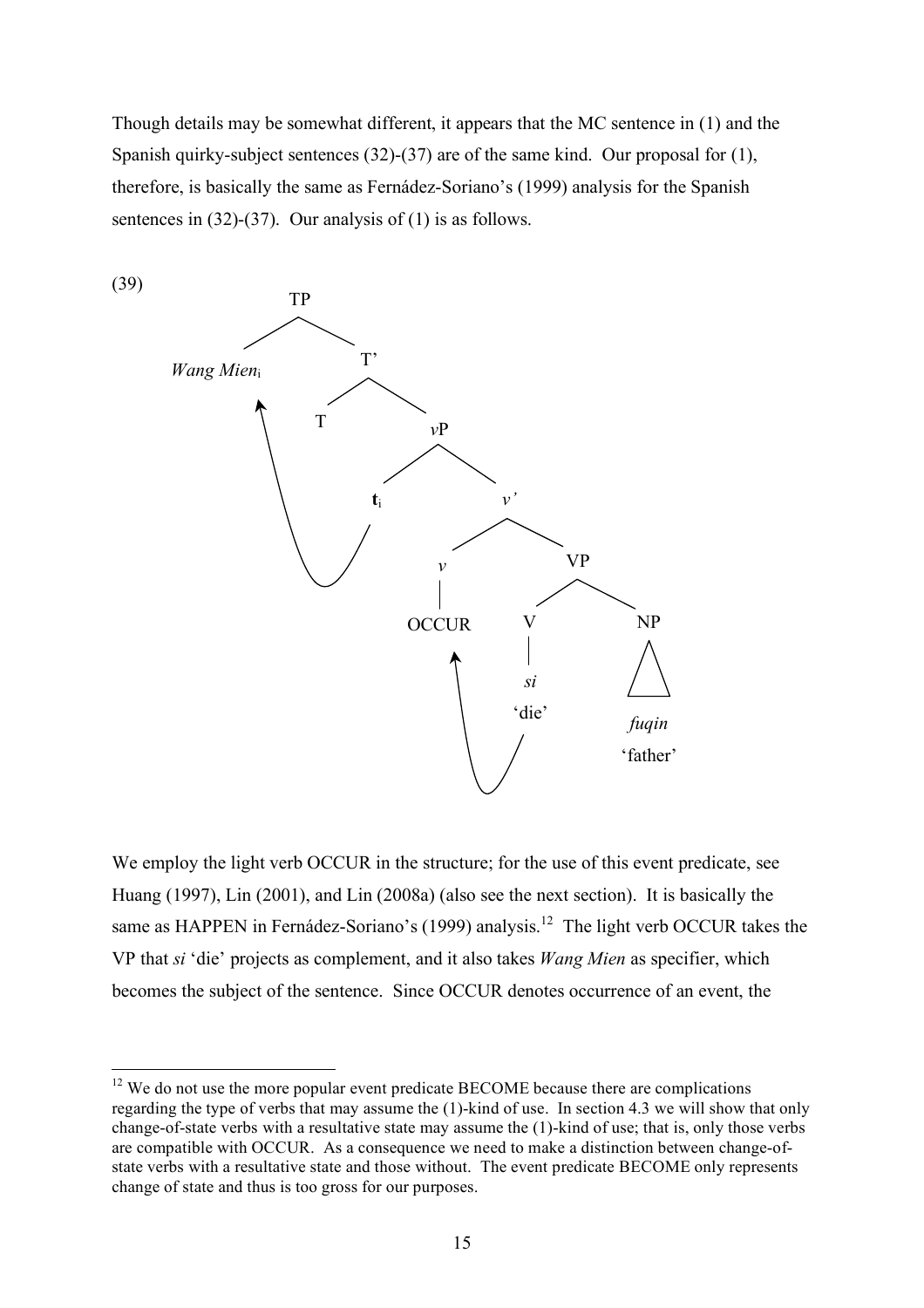sentence in (1), according to the analysis in (39), means "The event of [his] father's death occurred to Wang Mien."

The analysis of (1) as shown in (39) has the following advantages. The first advantage is that it accounts for the status of the subject *Wang Mien* and how it comes into the sentence in (1) – it is a *locative* introduced by the light verb OCCUR.

Notice that the semantic role of the subject *Wang Mien* in (1) is an experiencer. What is interesting is that Landau (2005) argues that *experiencers are "mental locatives."* This claim is not just a metaphorical statement. Landau (2005) points out that experiencers share with locatives many similarities: semantically both the experiencer and the locative denote a location (in the mental space or in the physical world), morphologically they both take oblique case, and syntactically they all undergo "locative inversion" – that is Landau (2005) argues that an object experiencer moves to Spec of TP in LF. If we follow Landau's (2005) theory, then, even though *Wang Mien* is a proper name and doesn't look like a locative, it is indeed a locative.<sup>13</sup> A further advantage that follows is that, now we have a unified account for the subjects that OCCUR licenses. Remember that the verb *si* 'die' can take an experiencer, a locative, and a temporal expression as subject; see the examples (1), (6)-(7), and (14)-(15). We repeat the relevant examples here.

- (40) Wang Mien si-le fuqin. Wang Mien die-PERF father 'Wang Mien had his father die.'
- (41) Zhan-chang-shang si-le henduo ren. war-field-on die-PERF many people. '(Lit.) On the war field died many people.'
- (42) 1976 nian si-le henduo ren. 1976 year die-PERF many people '(Lit.) In the year 1976 died many people.'

<sup>&</sup>lt;sup>13</sup> There are actually two possible ways to conceive of the locative nature of the subject *Wang Mien* in (1). First, suppose that the light verb OCCUR assigns a location role to *Wang Mien*. Then *Wang Mien* is a locative subject. There is no question with the locative nature of *Wang Mien*. Second, OCCUR may assign an experiencer role to *Wang Mien*. According to Landau's theory, an experiencer is a locative. Again, there is no question with the locative nature of the subject *Wang Mien*. Either way, *Wang Mien* is a locative subject in a genuine sense. For this reason we don't think it is necessary to explicitly pinpoint the semantic role that OCCUR assigns to the subject *Wang Mien* in (1).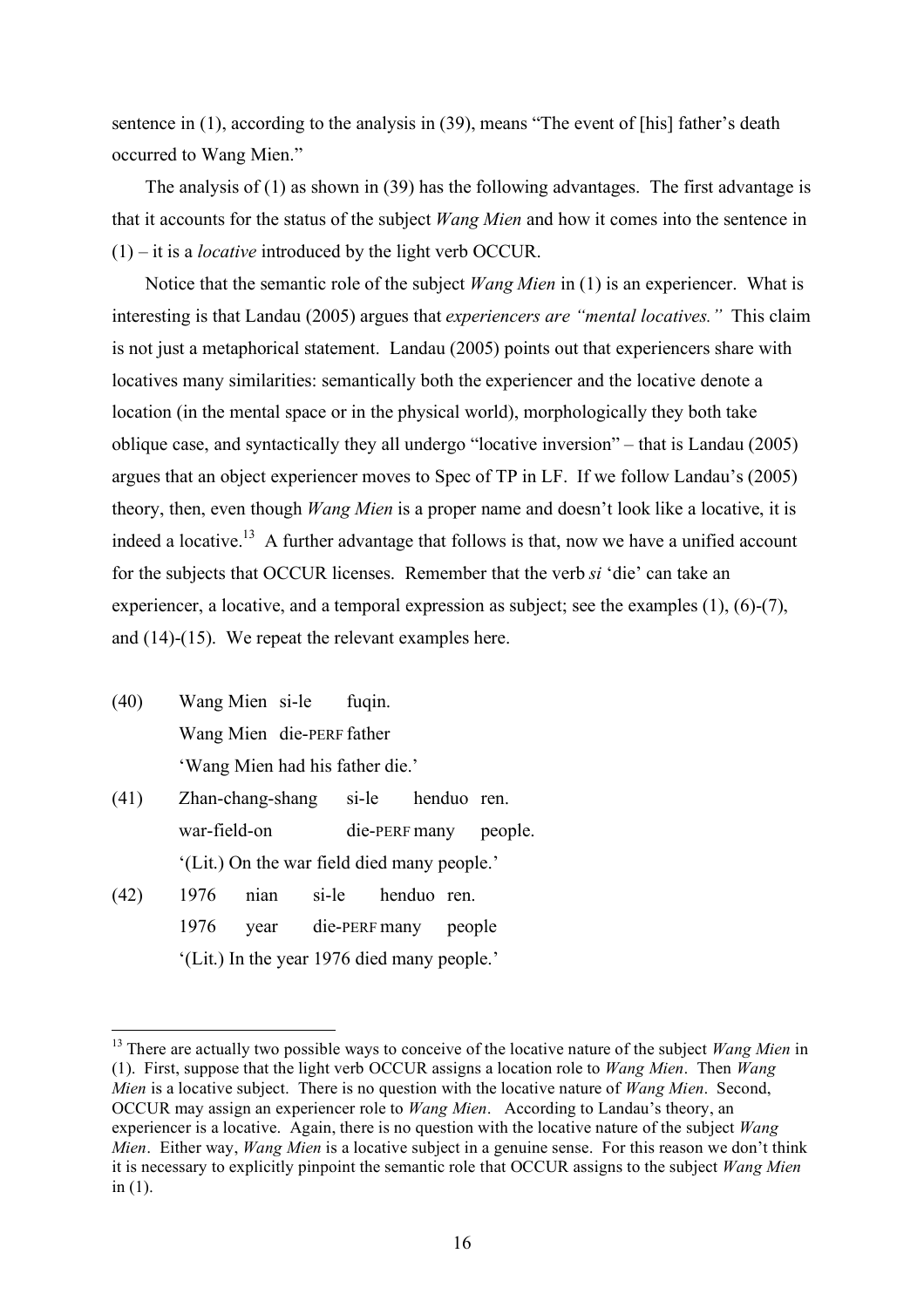These are all instances of the "transitive uses" of the verb *si* 'die' (see section 2); in our theory they are all instances of the function of OCCUR. Now, the subject of (41) is a locative. If we adopt Landau's (2005) theory, the experiencer subject of (40) is a locative, too. Furthermore, the temporal subject in (42) can be regarded as a locative as well. Levin and Rappaport Hovav (1995: 301) observe that verbs of happening (such as *happen* and *occur*) can take a temporal PP as subject.<sup>14</sup> and they suggest that such a temporal PP subject locates the event in time and hence can be regarded as a locative (on the time dimension). So we can think of the temporal subject of (42) as a locative too. We then reach a unified account for the subjects that OCCUR licenses – they are all locatives, albeit along different dimensions (the physical world, the mental space, and the temporal dimension).

The second advantage of the analysis in (39) is that it accounts for the verbs that may assume the (1)-kind of use. The kind of subject alternation as in (40)-(42) is not specific to the verb *si* 'die'; other verbs in MC also exhibit such alternation, for instance *pao* 'run, escape', *chen* 'sink', *po* 'break', *dao* 'fall', and so on (also see the examples in (24)-(29)):

| (43) | Laowang                                 | pao-le                           | laopo.   |          | (Experiencer subject) |  |
|------|-----------------------------------------|----------------------------------|----------|----------|-----------------------|--|
|      | Laowang                                 | run-PERF                         | wife     |          |                       |  |
|      |                                         | 'Laowang had his wife run away.' |          |          |                       |  |
| (44) | Jianyu-li                               | pao-le                           | liang-ge | fanren.  | (Locative subject)    |  |
|      | jail-in                                 | run-PERF                         | two-CL   | prisoner |                       |  |
|      | 'Two prisoners ran away from the jail.' |                                  |          |          |                       |  |

 $14$  Landau (2005: 115) gives the following sentence as an example:

<sup>(</sup>i) During the first two decades of the 20th century occurred the most significant breakthroughs of modern physics.

Incidentally, verbs of happening in Spanish can also take a temporal subject:

<sup>(</sup>ii) Durante los dos pirmeros dias de marzo ocurió el asecinato during those two first days of March occur the murder mas horrible de la historia. most horrible of the history 'During the first two days of March occurred the most horrible murder in history.'

Thus it appears to be a cross-linguistic universal that verbs of happening can take a temporal subject (in the form of an NP or a PP). I am grateful to Grace Kuo (personal communication) for the Spanish example in (ii) and relevant discussion.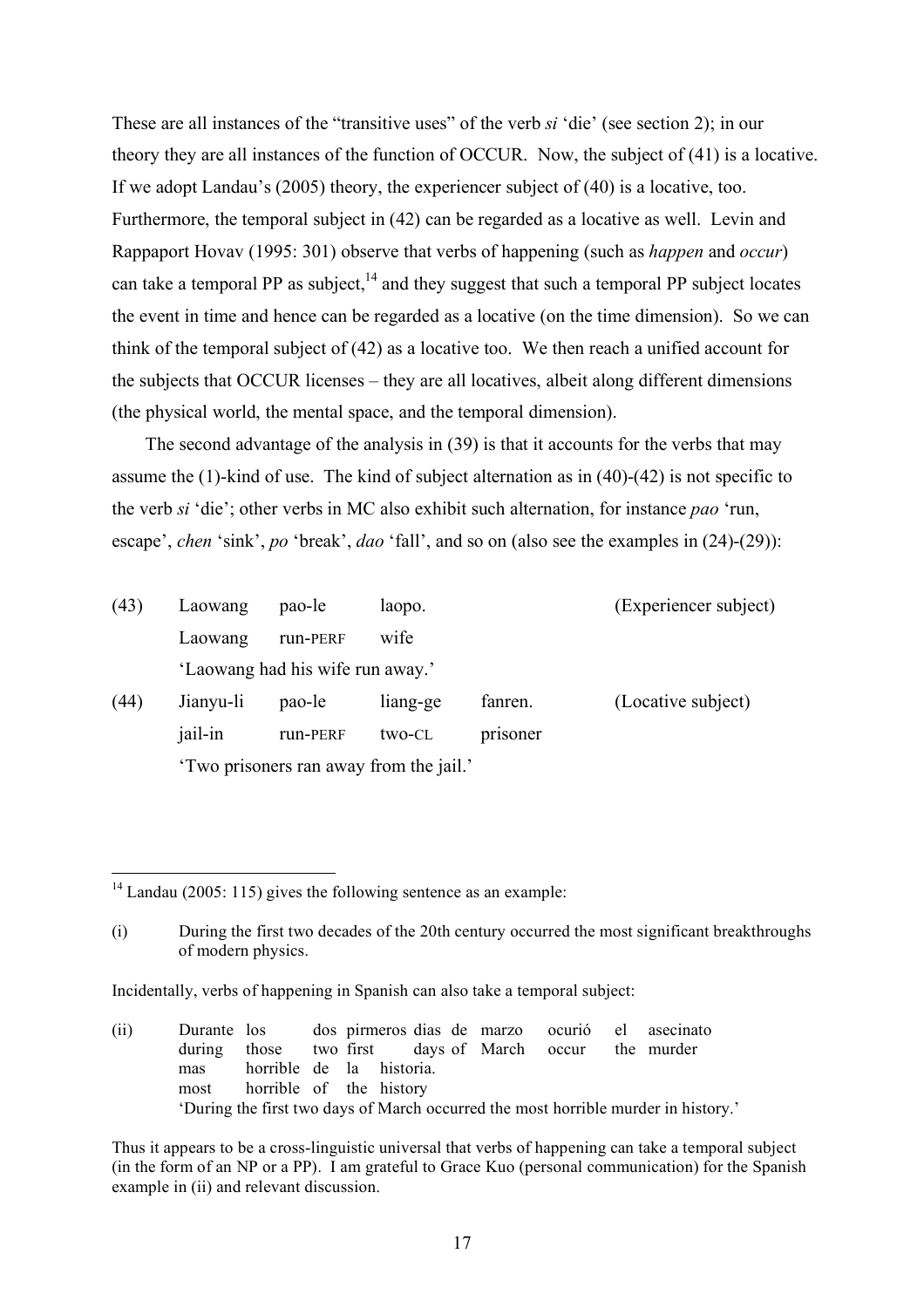| (45) | Zuotian     | pao-le                                     | liang-ge                 | fanren.  | (Temporal subject)    |
|------|-------------|--------------------------------------------|--------------------------|----------|-----------------------|
|      | yesterday   | run-PERF                                   | two-CL                   | prisoner |                       |
|      |             | 'Two prisoners ran away yesterday.'        |                          |          |                       |
| (46) | Zhangsan    | chen-le                                    | liang-sao                | chuan.   | (Experiencer subject) |
|      | Zhangsan    | sink-PERF                                  | two-CL                   | boat     |                       |
|      |             | 'Zhangsan had two of his boats sink.'      |                          |          |                       |
| (47) | Hai-shang   | chen-le                                    | liang-sao                | chuan.   | (Locative subject)    |
|      | sea-on      | sink-PERF                                  | two-CL                   | boat     |                       |
|      |             | 'Two boats sank in the sea.'               |                          |          |                       |
| (48) | Zuotian     | chen-le                                    | liang-sao                | chuan.   | (Temporal subject)    |
|      |             | yesterday sink-PERF two-CL                 |                          | boat     |                       |
|      |             | 'Two boats sank yesterday.'                |                          |          |                       |
| (49) | Zhangsan    | po-le                                      | yi-ge                    | huaping  | (Experiencer subject) |
|      | Zhangsan    |                                            | break-PERF one-CL vase   |          |                       |
|      |             | 'Zhangsan had a vase broken.'              |                          |          |                       |
| (50) | Wu-li       | po-le                                      | yi-shan chuangzi.        |          | (Locative subject)    |
|      | house-in    |                                            | break-PERF one-CL window |          |                       |
|      |             | 'A window broke in the house.'             |                          |          |                       |
| (51) | Zuotian     | $po$ -le                                   | yi-shan chuangzi.        |          | (Temporal subject)    |
|      |             | yesterday break-PERF one-CL window         |                          |          |                       |
|      |             | 'A window broke yesterday.'                |                          |          |                       |
| (52) |             | Zhangsan dao-le                            | liang-dong fangzi.       |          | (Experiencer subject) |
|      | Zhangsan    | fall-perf                                  | one-CL                   | wall     |                       |
|      |             | 'Zhangsan had two of his houses collapse.' |                          |          |                       |
| (53) | $Zhe$ -dong | wuzi-li                                    | dao-le yi-mian qiang.    |          | (Locative subject)    |
|      | this-CL     | house-in                                   | fall-PERFone-CL wall     |          |                       |
|      |             | 'A wall collapsed in this house.'          |                          |          |                       |
| (54) | Zuotian     | dao-le                                     | yi-mian qiang.           |          | (Temporal subject)    |
|      | yesterday   | fall-PERF                                  | one-CL wall              |          |                       |
|      |             | 'A wall collapsed yesterday.'              |                          |          |                       |

These verbs are all change-of-state verbs. In the analysis (39), the light verb OCCUR takes a VP projected by such a verb as complement. The verb *ku* 'cry' (cf. (20)-(21)) is not a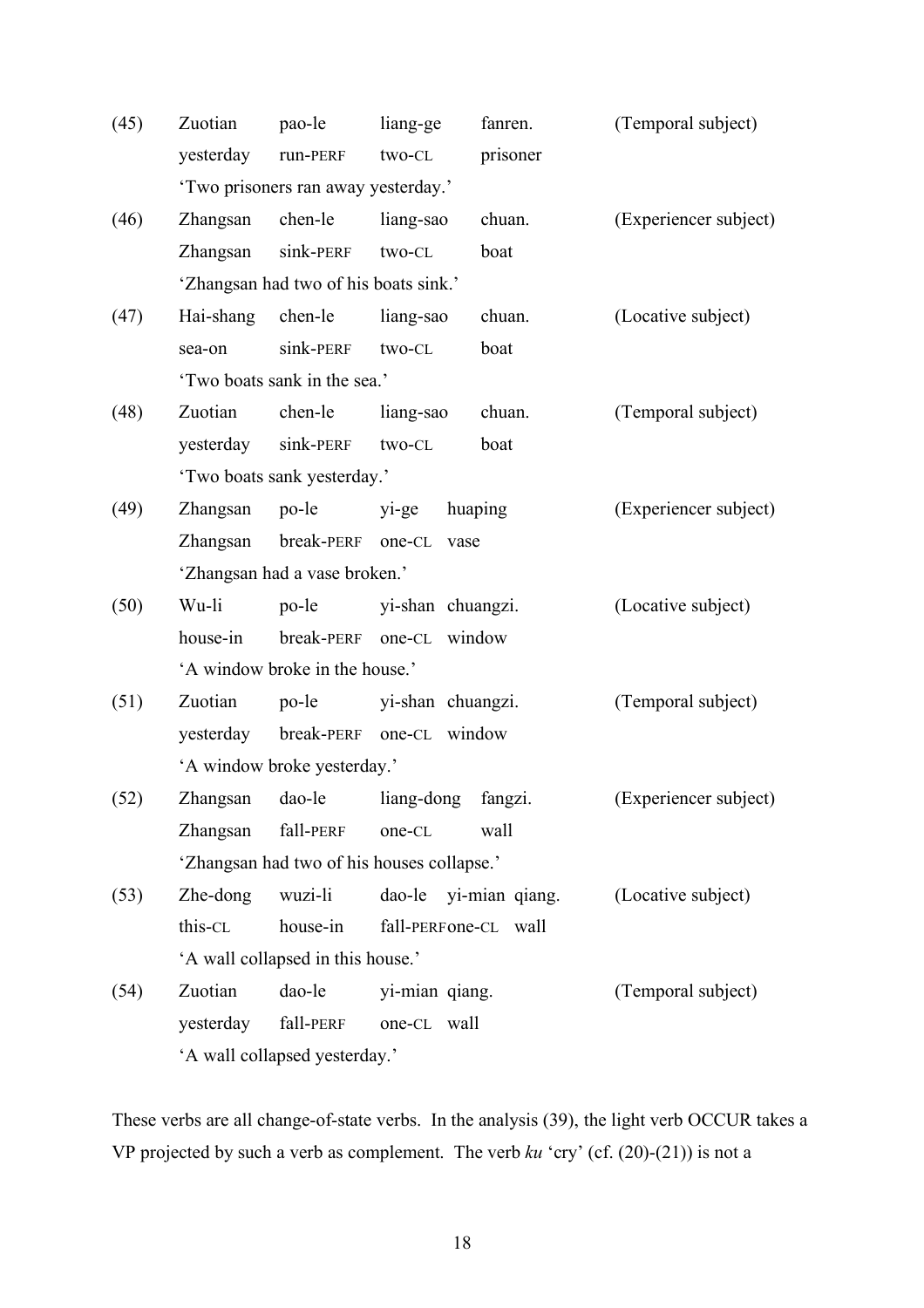change-of-state verb, so it is incompatible with OCCUR; thus it cannot assume the (1)-kind of use.

Notice however that not all change-of-state verbs permit the (1)-kind of use. In the following examples the verbs denote change of state, but they cannot take a locative subject (the verb *shu* 'lose' in (22)-(23) belongs to this type as well).

(55) \*Chezhan-li dao-le yi-liang lieche. station-in arrive-PERF one-CL train '(Intended) A train arrived in the station.' (56) \*Zhe-chang bisai ying-le liang-ge xuanshou. this-CL game win-PERF two-CL player '(Intended) two players won in the game.'

The ungrammaticality of (55)-(56) indicates that there are still questions that need to be clarified. We will come back to them in section 4.3.

## **4. Some further questions**

## *4.1 Locative subjects in MC*

In this subsection we will go through some details about the locative subjects in MC so as to get a better understanding on the light verb OCCUR.

Lin (2008a) classifies locative subjects in MC into four types: the "canonical" locative subject, the "existential" locative subject, the "occurrence" locative subject, and the "agentive" locative subjects. The following sentences are examples.

| (57) | Chunzi-li lai-le |                                                                                    | yi-ge moshengren. | (The canonical type)                    |
|------|------------------|------------------------------------------------------------------------------------|-------------------|-----------------------------------------|
|      |                  | village-in come-PERF one-CL stranger                                               |                   |                                         |
|      |                  | 'In the village came a stranger.'                                                  |                   |                                         |
| (50) |                  | $\Omega_{\text{hom}}$ above equile $\Omega_{\text{min}}$ and $\Omega_{\text{max}}$ | <b>1003337733</b> | (Tha, a <b>vi</b> ational <b>trma</b> ) |

(58) Shan-shang gai-le yi-dong xiao muwu. (The existential type) mountain-on build-PERF one-CL small cabin 'A small cabin was built in the mountain.'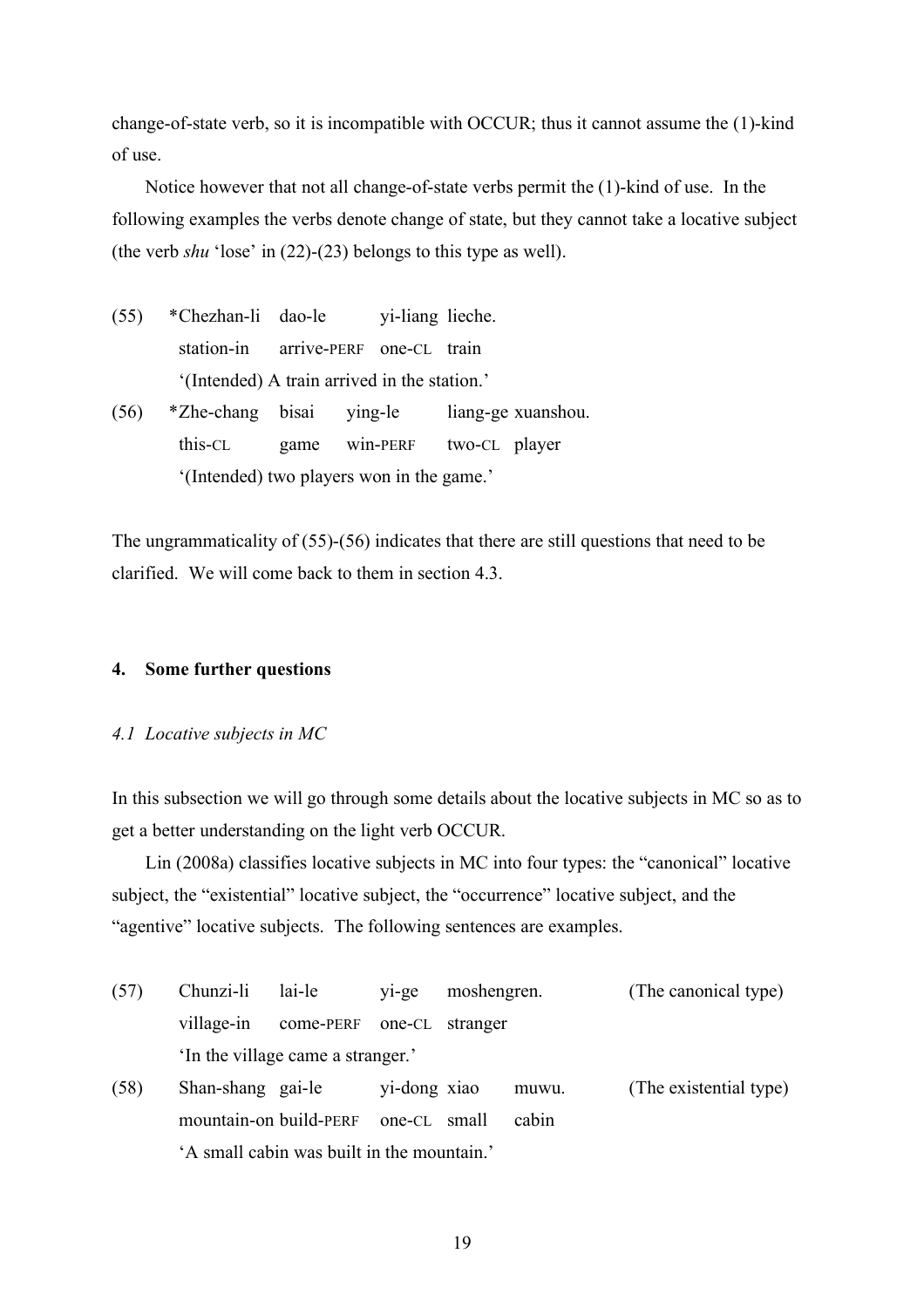- (59) Women chunzi chen-le liang-sao chuan. (The occurrence type) our village sink-PERF two-CL boat 'Our village had two boats sink.'
- (60) Zhangsan-de shou-li wo-zhe yi-ba qiang. (The agentive type) Zhangsan-POSS hand-in hold-DUR one-CL gun 'Zhangsan is holding a gun in his hand.'

The canonical locative subjects (e.g. (57)) are so named because they correspond to sentences with locative inversion in other languages. The existential locative subject (e.g. (58)) denotes the location where some individual or individuals exist or end up. The occurrence locative subject (e.g. (59)) denotes the location where an event occurs or happens. The agentive locative subject (e.g. (60)) denotes the location at which an event is going on or in progress.

Lin (2008b) argues that these four types of locative subject can be further reduced to two general types: those licensed by the light verb EXIST (the canonical type and the existential type), and those licensed by OCCUR (the occurrence type and the agentive type).<sup>15</sup> Lin (2008a, b) observes three major differences between EXIST and OCCUR. First, the subject of an OCCUR sentence can be phonetically empty, but this is not possible with an EXIST sentence. Compare (62) with (64).

| (61) |                        | Hai-shang chen-le liang-sao  |                                            | chuan. | (OCCUR) |
|------|------------------------|------------------------------|--------------------------------------------|--------|---------|
|      | sea-on                 | sink-PERF                    | two-CL                                     | boat   |         |
|      |                        | 'Two boats sank in the sea.' |                                            |        |         |
| (62) | Chen-le liang-sao      | chuan                        | le.                                        |        | (OCCUR) |
|      | sin-PERF two-CL        | boat                         | PRT                                        |        |         |
|      | 'Two boats have sunk.' |                              |                                            |        |         |
| (63) |                        |                              | San-shang gai-le yi-dong xiao              | muwu.  | (EXIST) |
|      |                        |                              | mountain-on build-PERF one-CL small        | cabin  |         |
|      |                        |                              | 'A small cabin was built in the mountain.' |        |         |
| (64) | *Gai-le                | yi-dong xiao                 | muwu                                       | le.    | (EXIST) |
|      |                        | build-PERF one-CL small      | cabin                                      | PRT    |         |
|      |                        | 'A small cabin was built.'   |                                            |        |         |

 $15$  Lin (2008a, b) argues that the canonical type of locative subject in MC is not a result of locative inversion, so their correspondence to sentences with locative inversion in other languages is only apparent.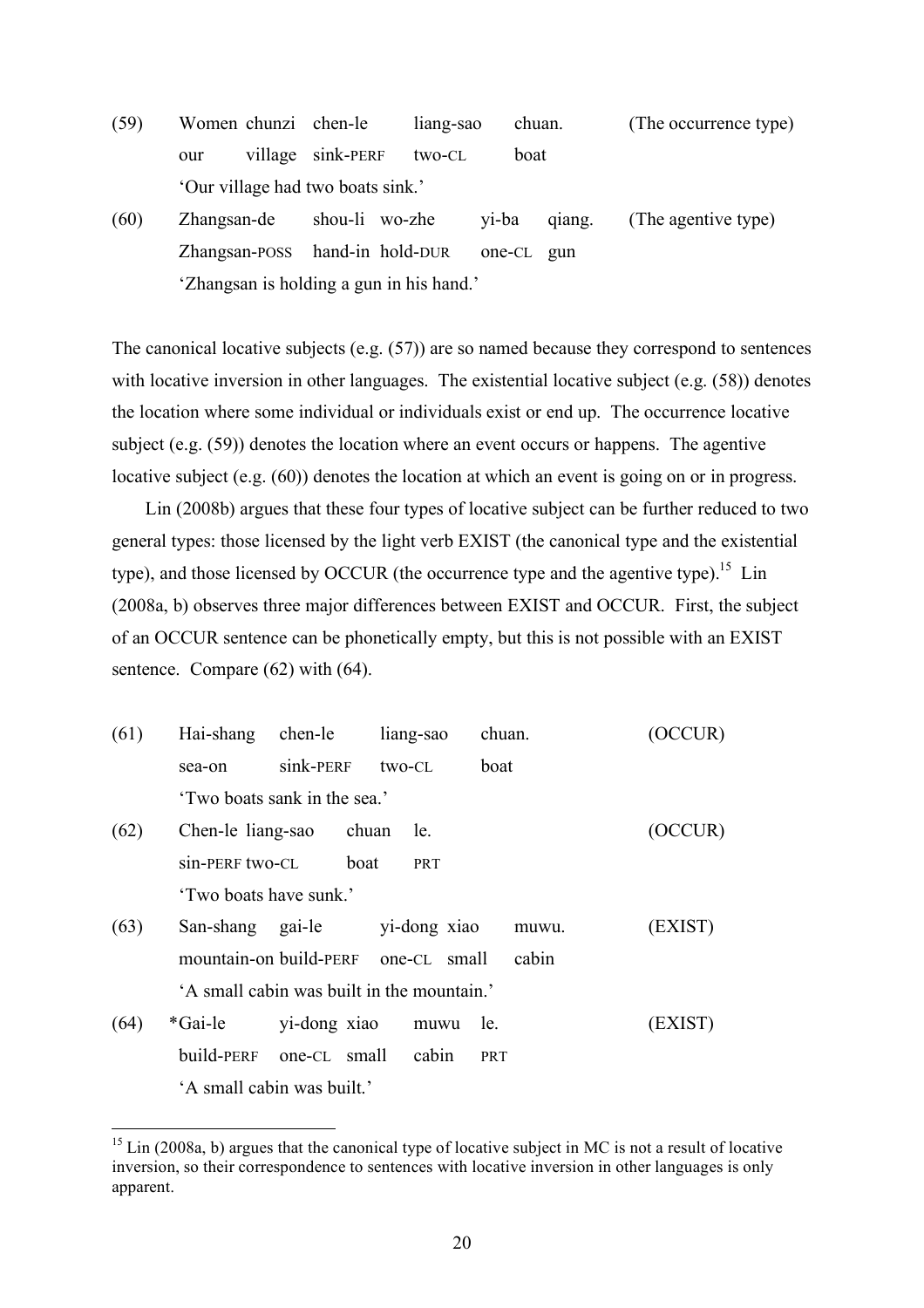Second, the subject of an OCCUR sentence can be a temporal expression, but this is not possible with the EXIST sentences:

- (65) Zuotian chen-le liang-sao chuan. (OCCUR) yesterday sink-PERF two-CL boat 'Two boats sank yesterday.'
- (66) \*Zuotian gai-le yi-dong xiao muwu. (EXIST) yesterday build-PERF one-CL small cabin '(Intended) A small cabin was built yesterday.'

Third, for an OCCUR sentence, the location that the locative subject denotes doesn't have to be the location where the event takes place; it can be the location on which the event exerts a direct impact. But for an EXIST sentence, the locative subject must denote the location where the event takes place. See (67) and (68). In (67) the subject location is 'our village'. Notice that the main verb of the sentence is *chen* 'sink', and we know that boats don't sink in the land. This sentence, however, doesn't mean that the two boats mentioned sank in 'our village'; it means that 'our village' is the location where the event of two-boat-sinking exerts a direct impact. Let's call such locative subject the "impact locus" subject. (68), on the other hand, is unacceptable if we intend the subject 'our village' to be an "impact locus" rather than the place where the cabin mentioned was built and exists.

(67) Women chunzi-li chen-le liang-sao chuan. (OCCUR) our village-in sink-PERF two-CL boat 'Two boats sank which were from our village.' (68) \* Women chunzi-li gai-le yi-dong xiao muwu. (EXIST) our village-in build-PERF one-CL small cabin 'A small cabin was built which was from our village.' (Assuming that the cabin was built in the mountain.)

These three differences set OCCUR and EXIST apart. Notice that the verb *si* 'die' patterns with the OCCUR sentences in all the three aspects. We have already seen that *si*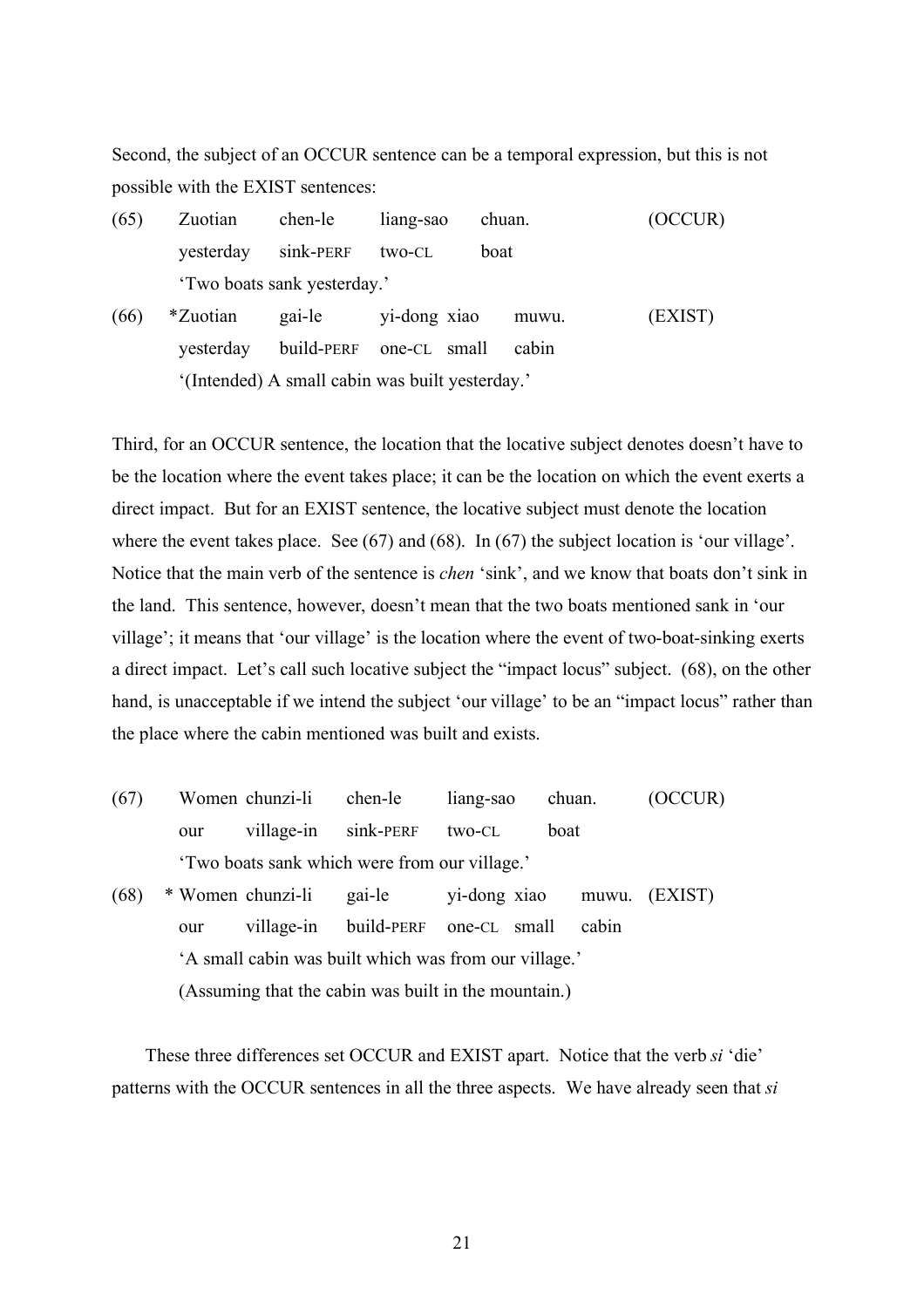'die' can take a temporal subject (e.g. (42)). The following examples show that *si* 'die' can take a phonetically empty subject ((69)) as well as an "impact locus" subject ((70)).<sup>16</sup>

- (69) Si-le liang-ge ren le. die-PERF two-CL person PRT. 'Two people have died.'
- (70) Zhangsan-de jia-li si-le liang-ge ren. Zhangsan-POSS home-in die-PERF two-CL person 'Two persons died who were from Zhangsan's family.' (Assuming that the two people died somewhere else, e.g. in the battle field.)

These examples, once again, indicate that (1) is indeed an OCCUR sentence. Thus our analysis of the MC sentence (1), as shown in (39), is fully justified by empirical evidence from the locative subjects in MC.

# *4.2 The questions of possession and the sense of loss*

In the sentence (1) the subject (*Wang Mien*) and the individual undergoing change of state (*fuqin* 'father') are in a relation of inalienable possession. That is, the NP *fuqin* 'father' denotes Wang Mien's father. It cannot be some other people's father. Notice furthermore that the individual that undergoes change of state cannot be a definite description or a name such as *Lisi*. See (71). In (71) the empty element *pro* stands for the possessor of the NP *fuqin* 'father'.

| (71) | $Z$ hangsan <sub>i</sub> si-le |  | $\lceil \text{proj}_{i} \rceil$ fuqin $\lceil \text{sign} \rceil$ *Lisi. |      |  |
|------|--------------------------------|--|--------------------------------------------------------------------------|------|--|
|      | Zhangsan die-PERF              |  | father                                                                   | Lisi |  |

If we just focus on the sentence in (1), then such inalienable possession may strike one as a salient property. Perhaps this is why some researchers consider it a defining characteristic of the sentence in  $(1)$ , and propose theories crucially based on it (e.g.  $(2)$ ).

 $16$  Li (1990), following Teng (1975), suggests that the phonetically empty subject in sentences like (69) denotes the spatio-temporal setting of the sentence. So it is still a locative subject.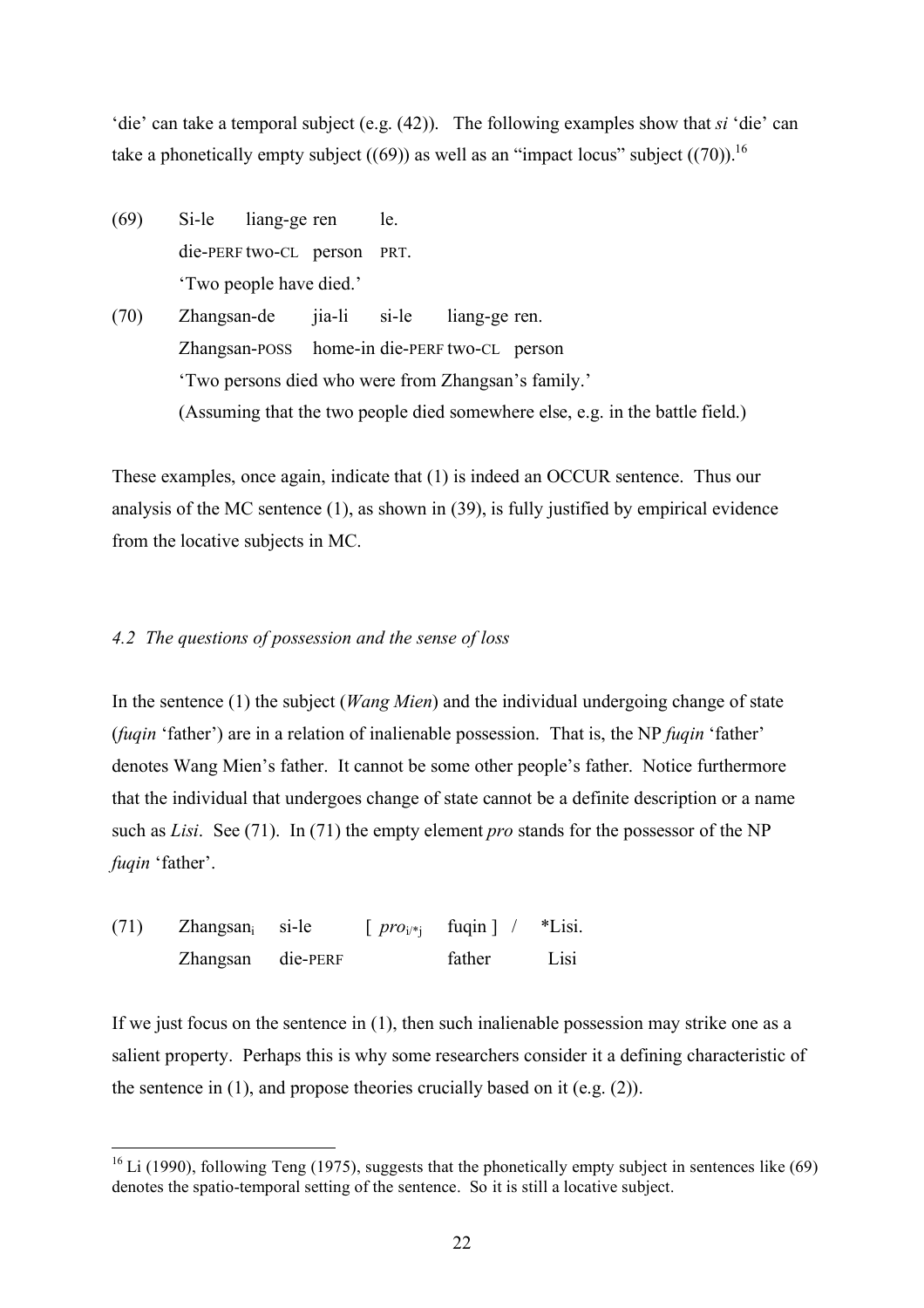However, now we know that (1) is but one example of a more general paradigm. In addition to the experiencer subject, the verb *si* 'die' can also take a locative subject or a temporal subject (e.g. (41)-(42)), (ignoring the case of the phonetically empty subject, e.g. (69)). In the latter two cases there is no possession relation. Thus a possession relation (inalienable or not) cannot be a defining characteristic of the "transitive uses" of the verb *si* 'die'. What is more, even in the case of the experiencer subject, there doesn't need to be a possession relation. A *part-whole* relation is acceptable too (Kliffer 1996). See the following examples.

(72) Tamen si-le wu-ge ren. (Part-whole relation) they die-PERF five-CL person 'Five people died among them.' (73) Wu-sao chuan chen-le liang-sao. (Part-whole relation) five-CL boat sink-PERF two-CL

'Two boats sank among the five.'

Notice that the subject *Wang Mien* in (1), being an experiencer, is also an *affectee* of the event.<sup>17</sup> In fact, possession and part-whole relations are two major grammatical means that the MC grammar employs to express *affectedness*. They are seen in the passive and the disposal constructions too (cf. Li and Thompson 1981). See the following examples:

| (74) | Juzi      | bei         | Zhangsan                                         | bo-le     | $\mathbf{D}$ 1. | (Possession)          |
|------|-----------|-------------|--------------------------------------------------|-----------|-----------------|-----------------------|
|      | tangerine | <b>PASS</b> | Zhangsan                                         | peel-PERF | skin            |                       |
|      |           |             | The tangerine was peeled off skin by Zhangsan.'  |           |                 |                       |
| (75) | Juzi      | bei         | Zhangsan                                         | chi-le    | san-ge.         | (Part-whole relation) |
|      | tangerine | <b>PASS</b> | Zhangsan                                         | eat-PERF  | three-CL        |                       |
|      |           |             | Three of the tangerines were eaten by Zhangsan.' |           |                 |                       |
| (76) | Zhangsan  | ba          | UZ1                                              | bo-le     | p1.             | (Possession)          |
|      | Zhangsan  | <b>DISP</b> | tangerine                                        | peel-PERF | skin            |                       |
|      |           |             | 'Zhangsan peeled off the skin of the tangerine.' |           |                 |                       |

 <sup>17</sup> Kliffer (1996: 63) says of the subject *Wang Mien* in the sentence (1): "The initial noun [i.e. *Wang Mien*]… is the entity *affected* by what happens to the post-verbal noun [i.e. *fuqin* 'father]…" [italics by JL].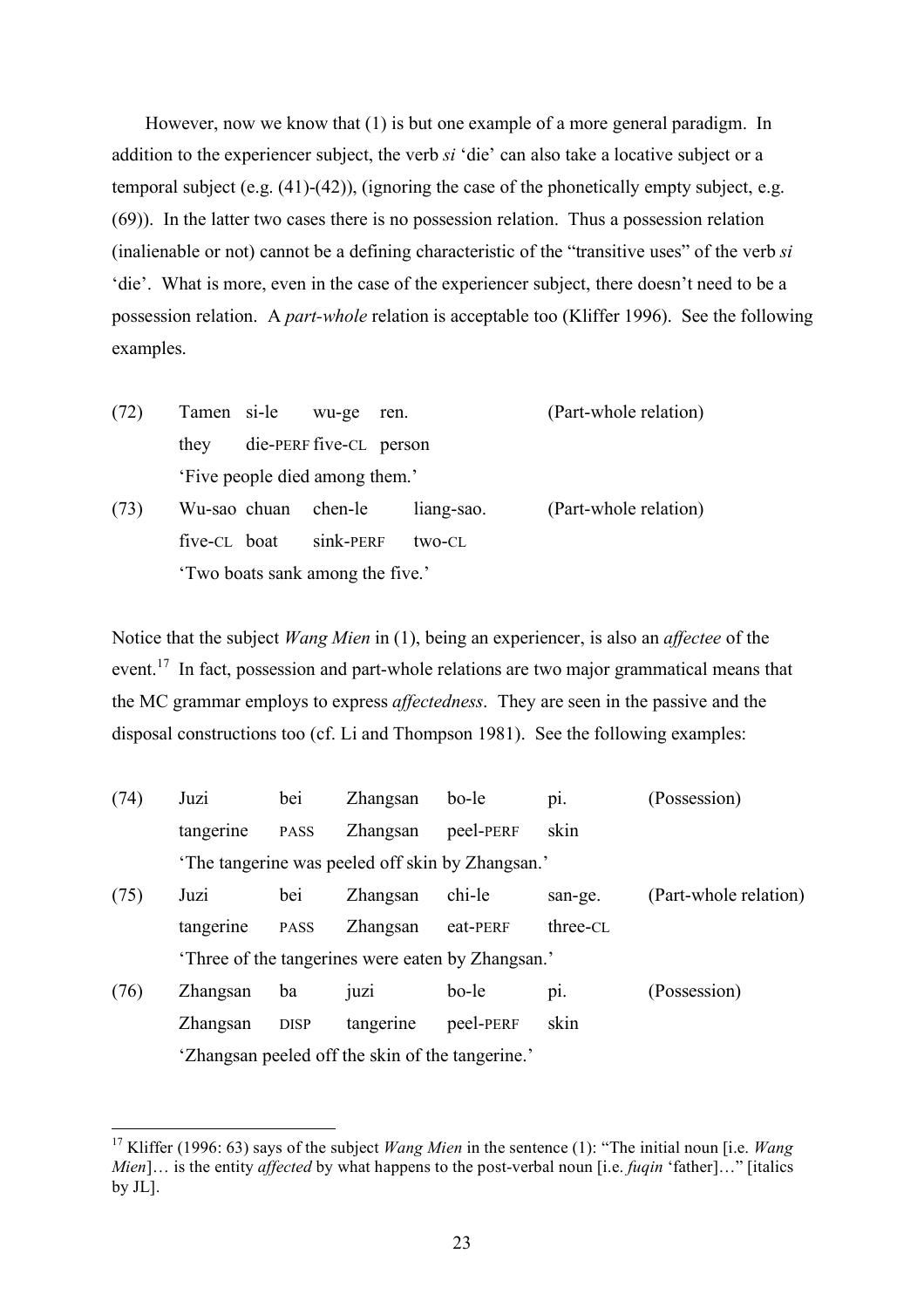(77) Zhangsan ba juzi chi-le san-ge. (Part-whole relation) Zhangsan DISP tangerine eat-PERF three-CL 'Zhangsan ate three of the tangerines.'

So, the ungrammaticality of (71) (with the index *j* or the proper name *Lisi*) results from the failure to adopt the grammatical means provided by the language to express affectedness, hence the failure to clearly show the affectedness of the subject NP. It has no direct bearing on the "transitive uses" of the verb *si* 'die'. Possession is not part and parcel of the sentence in (1); it is just one of the means to express affectedness in MC sentences.

Similarly, a sense of loss cannot be a defining characteristic of the sentence (1) either. We showed in section 2.1 that Shen (2006) considers the sense of loss on the subject argument an essential part of the sentence in (1). But again, if we take the locative and temporal subjects into consideration, it is clear that a sense of loss is not necessary for the "transitive uses" of the verb *si* 'die'. Therefore, neither the possession relation nor the sense of loss could be taken as a basis to define or generate the sentence (1). The defining characteristic of (1) is the sense of occurrence of an event, namely the function of OCCUR.<sup>18</sup>

## *4.3 Change-of-state verbs*

At the end of section 3.2 we showed that OCCUR takes a VP projected by a change-of-state verb as complement, but we also showed that not all change-of-state verbs are compatible with OCCUR, for instance (55)-(56), repeated below.

(78) \*Chezhan-li dao-le yi-liang lieche. station-in arrive-PERF one-CL train '(Intended) A train arrived in the station.'

(i) Zhan-chang-shang si-le henduo diren. war-field-on die-PERF many enemy '(Lit.) On the war field died many enemies.'

 $18$  One might think that perhaps the sentence (1) as a whole denotes an event adversative to the speaker/hearer (not necessarily to the subject of the sentence). This cannot be correct either. Consider the following sentence, which could express a positive message to the speaker/hearer: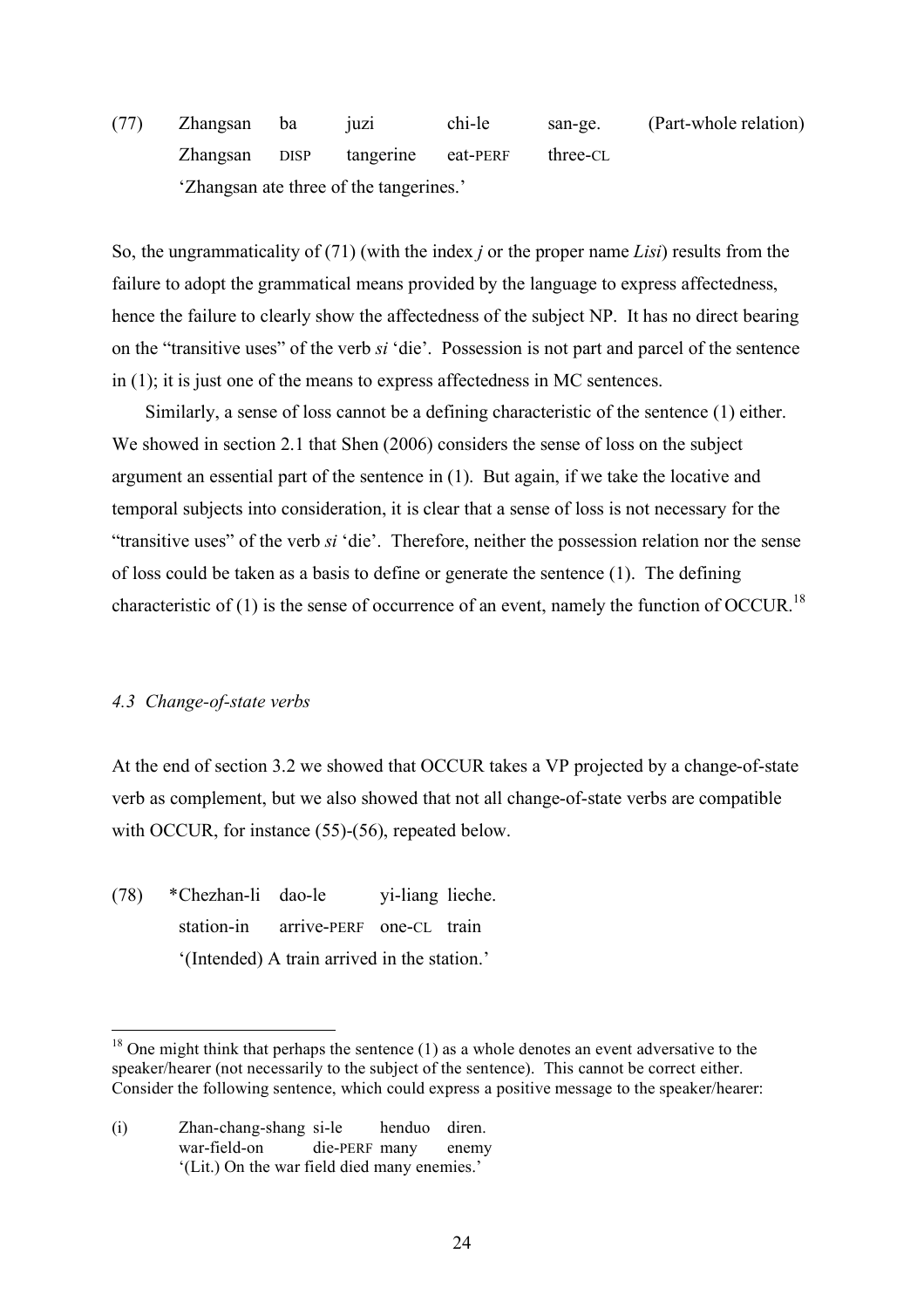(79) \*Zhe-chang bisai ying-le liang-ge shuanshou. this game win-PERF two-CL player '(Intended) two players won in the game.'

We need to account for the ungrammaticality of these examples.

Our proposal is this: OCCUR is only compatible with change-of-state verbs *with a resultative state*. Change-of-state verbs must be distinguished into two types: those with a resultative state and those without. In fact such a distinction has been suggested. Nakajima (2001) argues that verbs that may occur in the locative-inversion construction in English must be those that yield a resultative state (in his own words, "verbs that can occur in the locative construction are restricted to those whose lexical representations contain a headed subeventual structure designating a culminating state…" (Nakajima 2001: 44)). Nakajima (2001) also points out that change-of-state verbs that don't yield a resultative state cannot occur in the locative-inversion construction, as in the following examples ((9a) and (9b), Nakajima 2001: 47; his (9b) is adopted from Levin 1993: 246).<sup>19</sup>

- (80) \*On the line are drying a lot of clothes.
- (81) \*On the top floor of the skyscraper broke many windows.

Shen (2007) also argues that change-of-state verbs in MC need to be distinguished into those that yield a resultative state and those that are "instant," i.e. those that yield no resultative state. Shen's (2007) examples are as follows:

| (82) | Zhangsan  | dao-le  | shan-ding.                                                                           |
|------|-----------|---------|--------------------------------------------------------------------------------------|
|      | Zhangsan  |         | arrive-PERF mountain-top                                                             |
|      |           |         | 'Zhangsan arrived at the top of the mountain.'                                       |
| (83) | *Zhangsan | dao-zhe | shan-ding.                                                                           |
|      |           |         | Zhangsan arrive-DUR mountain-top                                                     |
|      |           |         | '(Intended) Zhangsan arrived at the top of the mountain [and kept in such a state].' |

 $19$  Nakaiima (2001) calls these verbs "verbs of change of state" (also see Landau 2005). We also use the term "change-of-state verbs," but we further distinguish those with a resultative state from those without. In this paper we use the term "change-of-state verbs" to cover both subgroups.

Notice that the MC verbs *po* 'break' is compatible with OCCUR (e.g. (49)-(51)), even though the English verb *break* is incompatible with locative inversion. This should not pose any problem because words with similar meanings in different languages may belong to different classes and show different properties.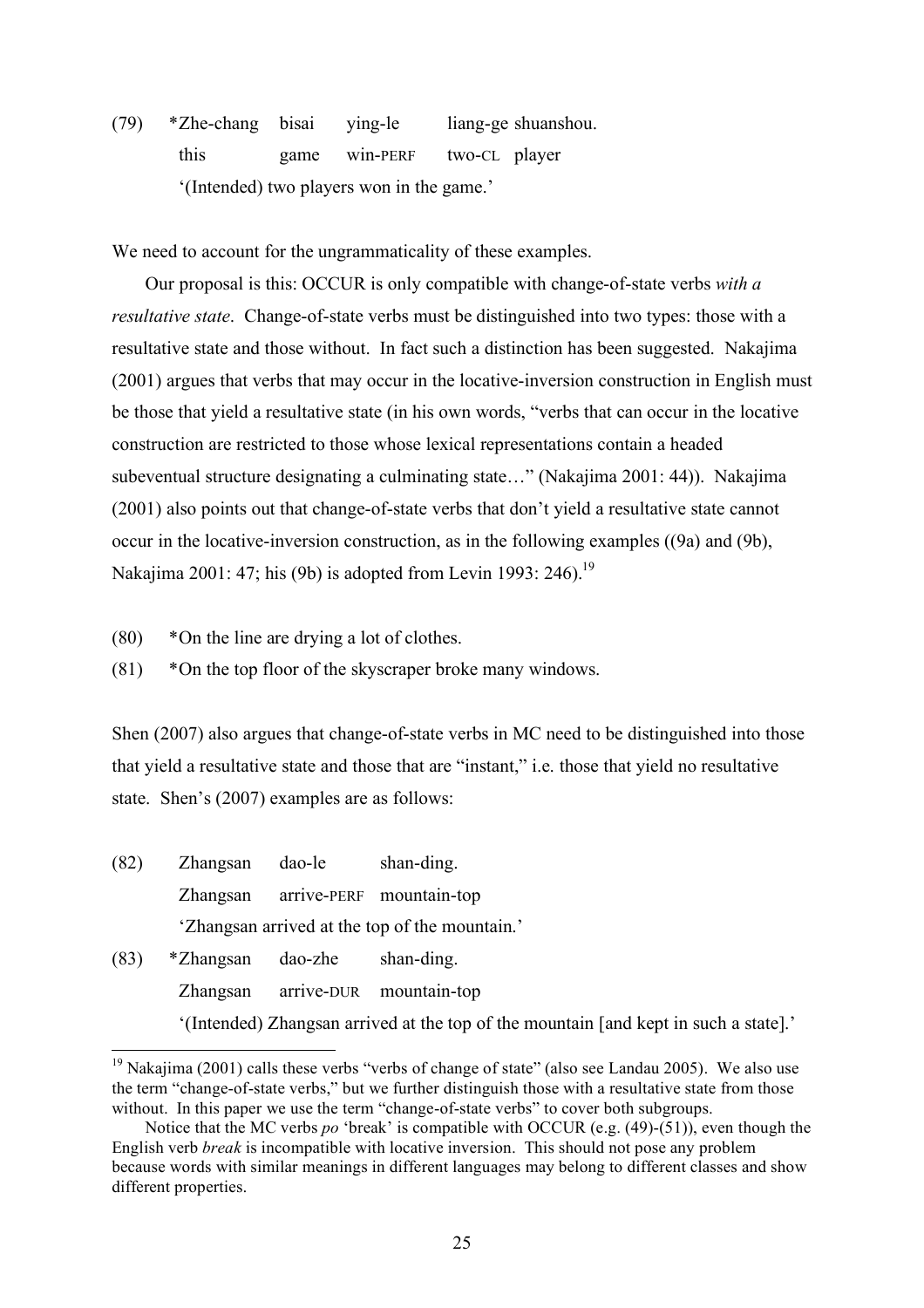- (84) Da-men kai-le. main-gate open-PERF 'The main gate opened.'
- (85) Da-men kai-zhe ne. main-gate open-DUR PRT 'The main gate is open [and keeps in that state].'

Shen (2007) uses the suffixation of the durative aspectual marker *–zhe* as a test, which denotes continuation of a (dynamic or static) state. The gist is that if a verb yields a resultative state, then it can be suffixed with the durative marker *–zhe*, which has the function to highlight the continuation of that resultative state. On the other hand, if a verb doesn't yield a resultative state, it cannot be suffixed with *–zhe*, since there is no state for *–zhe* to highlight. Consider the verbs *dao* 'arrive' and *kai* 'open'. Both verbs can denote change of state, as shown in (82) and (84). (In these two examples the verbs are suffixed with the perfective aspectual marker *–le*, which usually goes with change-of-state verbs.) Now look at (83) and (85). The verb *dao* 'arrive' cannot be suffixed with the durative marker *–zhe*; this indicates that *dao* 'arrive' doesn't yield a resultative state. The verb *kai* 'open', on the other hand, yields a resultative state, thus it can take the durative marker *–zhe*.

So we have evidence that change-of-state verbs in MC must be distinguished into two types, namely those with a resultative state and those without (the instant change-of-state verbs). We may employ Shen's (2007) test of the durative marker *–zhe*, and predict that verbs that are compatible with OCCUR (i.e. all verbs that may assume the (1)-kind of use) can take *–zhe*, whereas verbs that are incompatible with OCCUR cannot take *–zhe*. This prediction is partially fulfilled. Look at the following examples.<sup>20</sup>

(86) Zhangsan pao-zhe. Zhangsan run-DUR 'Zhangsan is running [and keeps in that state].'

(87) Chuan chen-zhe.

boat sink-DUR

'The boat is submerged in the water [and keeps in that state].'

 <sup>20</sup> The verb *dao* 'fall' in (89) and the verb *dao* 'arrive' in (90) are different words. They have different tones.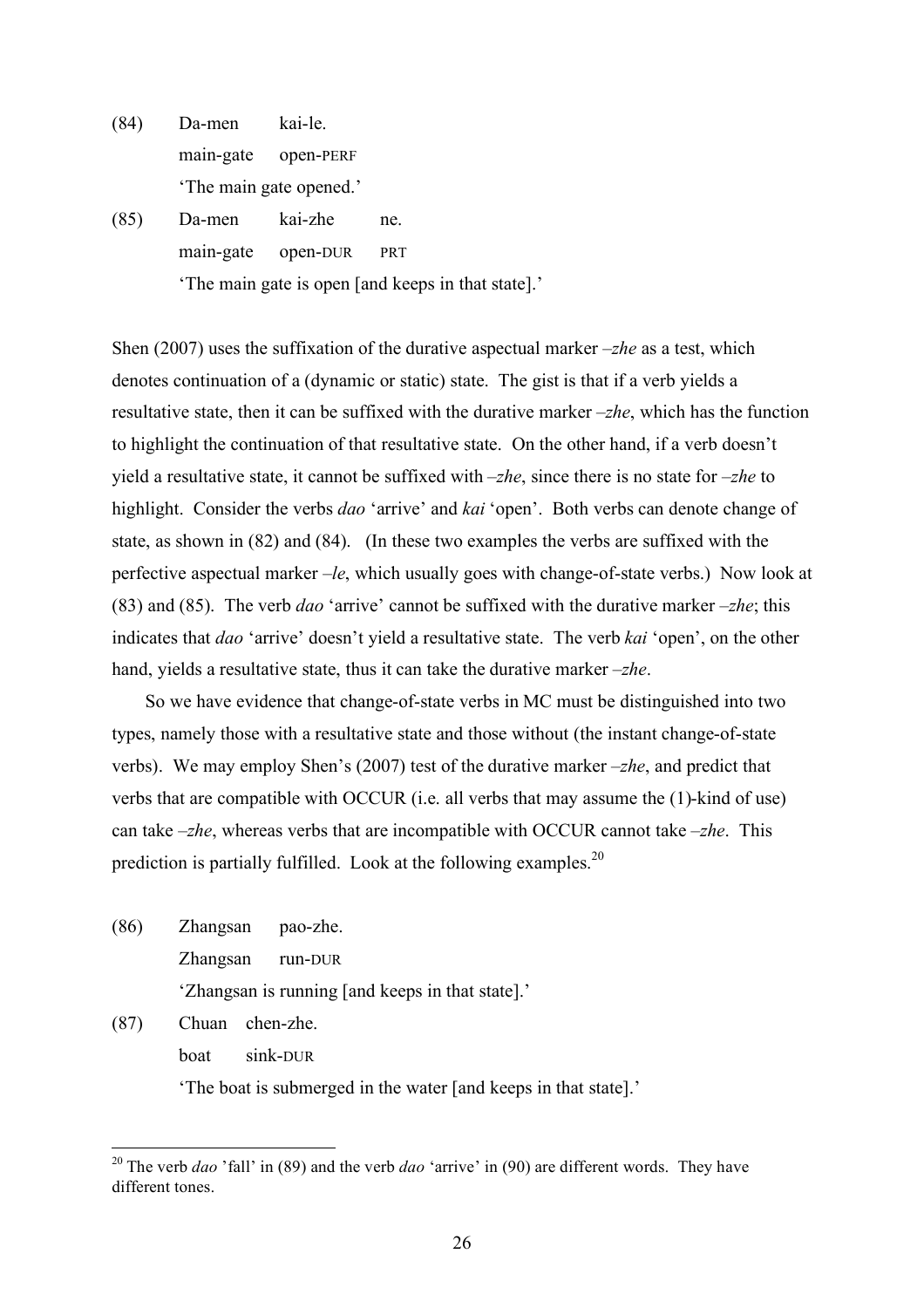| (88) | Chuang-boli po-zhe.    |                                                                |
|------|------------------------|----------------------------------------------------------------|
|      | window-glass break-DUR |                                                                |
|      |                        | 'The glass of the window is broken [and keeps in that state].' |
| (89) | dao-zhe.<br>Shu        |                                                                |
|      | fall-DUR.<br>tree      |                                                                |
|      |                        | The tree lies on the ground [and keeps in that state].         |
| (90) | *Huoche dao-zhe.       |                                                                |
|      | arrive-DUR<br>train    |                                                                |
|      |                        | '(Intended) The train is in an arrival state.'                 |
| (91) | *Zhangsan              | ying-zhe.                                                      |

Zhangsan win-DUR '(Intended) Zhangsan is in a winning state.'

(86)-(89) show that the verbs *pao* 'run, escape', *chen* 'sink', *po* 'break', and *dao* 'fall' can take  $-zhe$ ; they are also verbs that can assume the (1)-kind of use (see (43)-(54)). (90)-(91) show that the verbs *dao* 'arrive' and *ying* 'win' cannot take *–zhe*; we have seen that they cannot assume the (1)-kind of use. So far the prediction is fine. However, we have problems with the verb *si* 'die': it cannot take the durative marker *–zhe*, contrary to the prediction.

(92) \* Zhangsan si-zhe. Zhangsan die-DUR 'Zhangsan died [and keeps in that state].'

We showed above that *-zhe* has to be suffixed to a verb with a resultative state. But Shen (2007) points out that there is a further condition for the suffixation of *–zhe*: the state must potentially have an end. If John is running, then when John stops running, the state of running ends. If the glass of a window is in a broken state, then, as long as the glass is replaced, the broken state ceases to exist. It is such "endable" states that *–zhe* applies to. Shen (2007) gives the following examples for illustration ((10a)-(10b), Shen 2007: 51):

(93) Zhe-jian yifu (hai) xin-zhe ne. this-CL cloth still new-DUR PRT 'This cloth is (still) new [and keeps in that state].'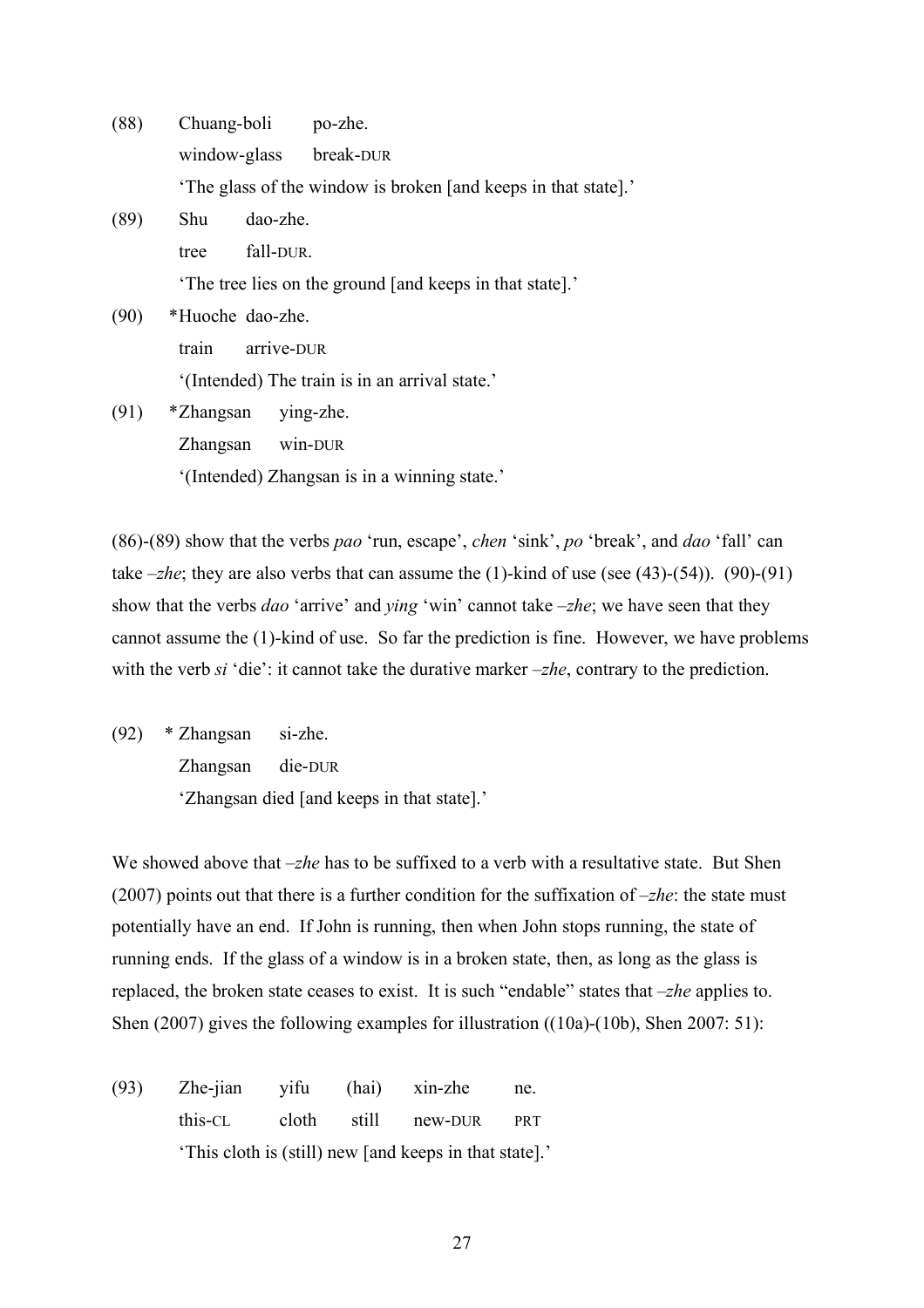(94) \*Zhe-jian yifu (hai) jiu-zhe ne. this-CL cloth still old-DUR PRT '(Intended) This cloth is (still) old [and keeps in that state].'

In our world knowledge, a new thing can stop being new and become old, but an old thing cannot stop being old – it can only get older. The (un)acceptability of  $(93)-(94)$  reflects this knowledge. Specifically, (94) is unacceptable because in this example *–zhe* is suffixed to the verb *jiu* 'old', which denotes a state that doesn't end. This results in semantic awkwardness. Now the case of *si* 'die' in (92) is exactly the same. The state of death doesn't have an end. This is why the verb *si* 'die' cannot take the durative marker *–zhe*. The ungrammaticality of (92) doesn't really indicate that *si* 'die' yields no resultative state.

We have a different test to show the resultative state of the verb *si* 'die'. In MC a *zai* 'at' PP can be appended to a verb denoting the state that follows from the verb (Tai 1975). See the following examples: $21$ 

(95) Zhangsan tiao zai zhuo-shang. Zhangsan jump at table-on 'Zhangsan jumped on the table.' (The continuing state: Zhangsan being on the table.) (96) Zhangsan shui zai chuang-shang. Zhangsan sleep at bed-on 'Zhangsan is sleeping in the bed.' (The continuing state: Zhangsan being in the bed.) (97) Zhangsan xie liang-ge zi zai qiang-shang. Zhangsan write two-CL character at wall-on 'Zhangsan wrote two characters on the wall.' (The continuing state: the characters being on the wall.)

We can use the *zai* 'at' PP as a test. If a change-of-state verb can be appended with a *zai* 'at' phrase, then the verb must have a resultative state; on the other hand, if a change-of-state verb

<sup>&</sup>lt;sup>21</sup> When a *zai* 'at' PP is appended to a verb, it doesn't require that the verb denote change of state. For example, (96) doesn't mean that Zhangsan comes to be in the bed following from a previous "not-inthe-bed" state. The point is that the *zai* 'at' PP denotes continuation of a state, which may or may not be the result of a change.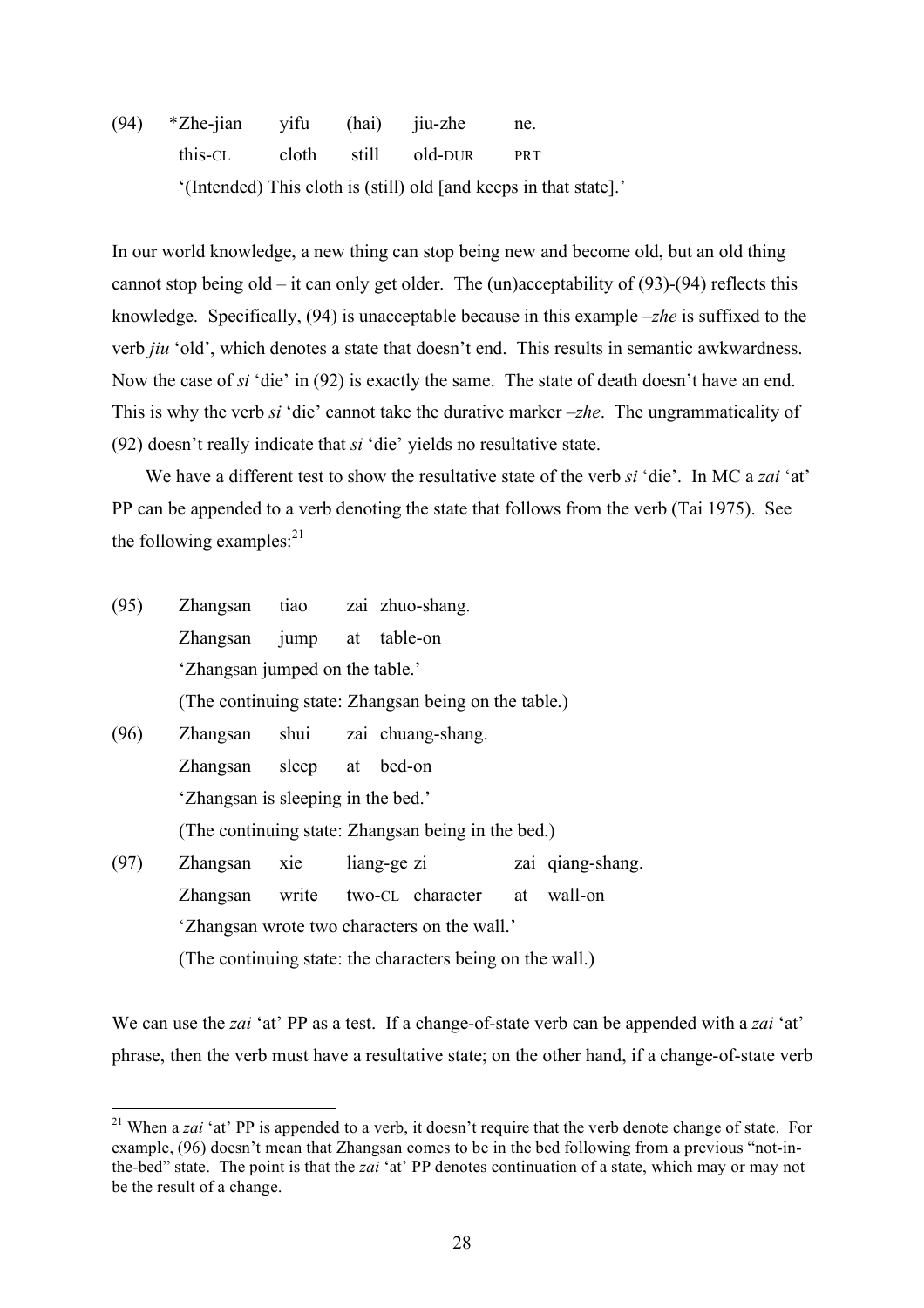cannot be appended with a *zai* 'at' PP, then it has no resultative state. Now look at the following examples:

- (98) Zhangsan pao zai waimien duo-zhe, bu gan hui jia. Zhangsan run at outside hide-DUR not dare return home 'Zhangsan ran away and stayed outside hiding; [he] dare not go home.'
- (99) Zhangsan si zai chuang-shang.<sup>22</sup> Zhangsan die at bed-on 'Zhangsan died in the bed.'
- (100) Chuan chen zai hai-li. Boat sink at sea-in 'The boat is sunken in the sea.'
- (101) Huaping po zai di-shang. vase break at ground-on 'The vase is broken on the ground.'
- (102) Shu dao zai di-shang. tree fall at ground-on 'The tree fell on the ground.'
- (103) \* Huoche dao zai chezhan-li train arrive at station-in '(Intended) The train arrived at the station.'
- (104) \* Zhangsan ying zai yundong-chang-shang. Zhangsan win at sport-field-on '(Intended) Zhangsan won in the sport field.'

Now we see that *si* 'die' can take a *zai* 'at' PP, along with those verbs that can take *-zhe*; and again, the verbs *dao* 'arrive' and *ying* 'win' cannot take the *zai* 'at' PP. These examples confirm our proposal, that is, only change-of-state verbs with a resultative state are compatible with OCCUR and assume the (1)-kind of use.

<sup>&</sup>lt;sup>22</sup> This sentence in fact is ambiguous; it has a dynamic reading, meaning that Zhangsan's life ended in the bed; and a static reading, meaning that Zhangsan is in the bed dead. It is the second reading that concerns us here.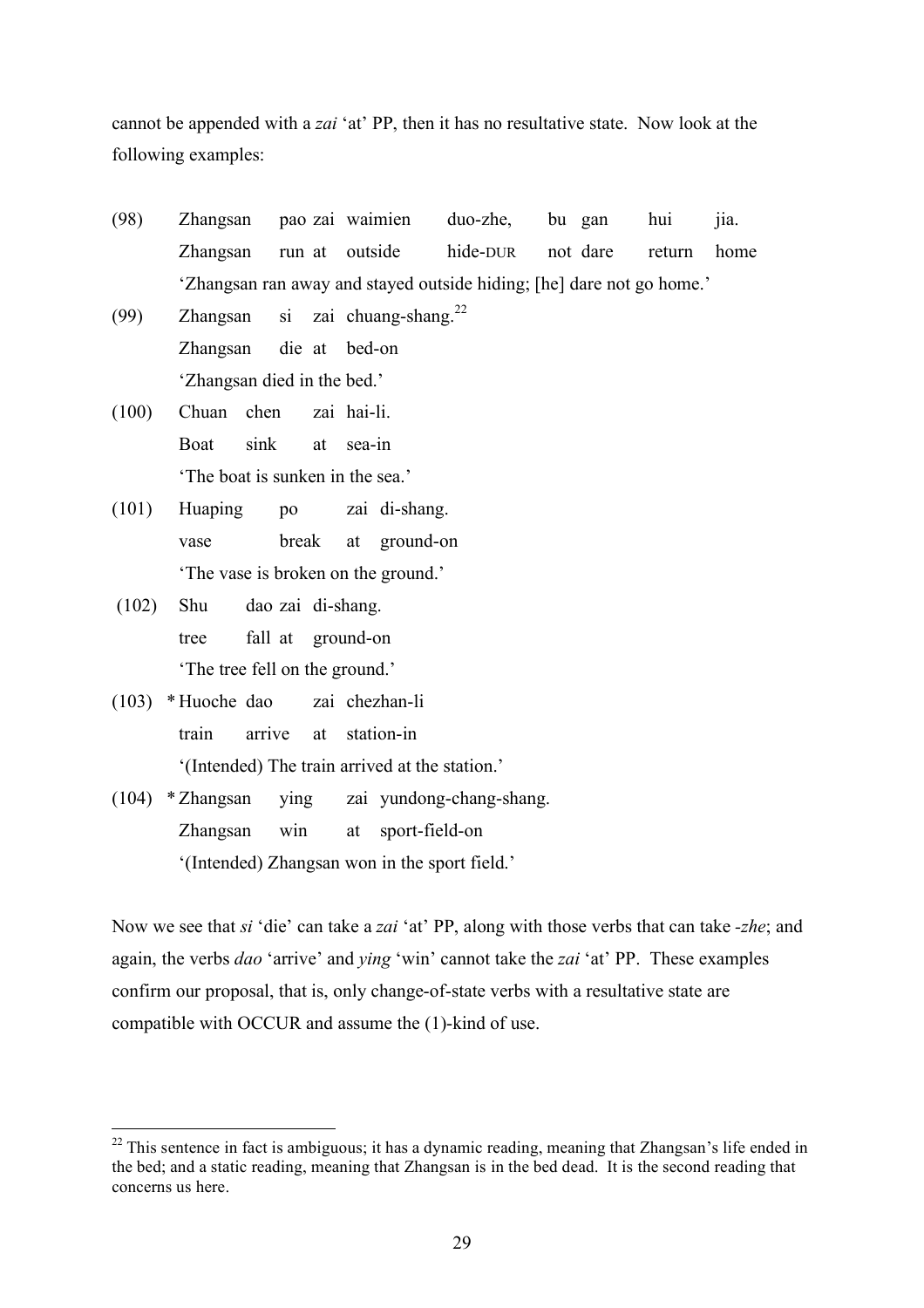## **5. Conclusion**

In this paper I argued that the MC sentence in (1) is a locative-subject sentence. The evidence for this claim is the fact that the verb *si* 'die' patterns with verbs that can take a locative/temporal/experiencer subject. It is proposed that a light verb OCCUR is responsible for the sentence in (1): it takes the VP that *si* 'die' projects as complement, and licenses a locative expression as specifier. Even though the verb *si* 'die' (and other similar verbs) can take a locative subject, a temporal subject, or an experiencer subject, it is argued that these expressions are all locative in a nature. Some further questions were discussed too. First, it is shown that MC has two types of locative subjects, namely those licensed by the light verb EXIST and those licensed by OCCUR. We showed that the subjects that the verb *si* 'die' can take are precisely those that the light verb OCCUR licenses. Second, it is shown that the possession relation observed in sentences like (1) actually is just one of the means that MC employs to express affectedness. In other words, possession is not a defining characteristic of sentences like (1). Similarly, the sense of loss is not an essential part of sentences like (1). Finally, we show that it is necessary to make a distinction between two types of change-ofstate verbs: those with a resultative state, and those without. It is argued that OCCUR is compatible only with change-of-state verbs with a resultative state.

## **References**

- Arad, Maya. 1998. VP-structure and the syntax-lexicon interface. Ph.D. dissertation, University College London.
- Fernádez-Soriano, Olga. 1999. Two types of impersonal sentences in Spanish: locative and dative subjects. *Syntax* 2.2: 101-140.
- Fodor, Jerry. 1970. Three reasons for not deriving "kill" from "cause to die". *Linguistic Inquiry* 1: 429-438.
- Han, Jingchuan. 2000. Lingyou mingci tusheng yiwei yu ge lilun [Raising of the possessive NP and the theory of Case]. *Xiandai Waiyu* 3: 261-272.
- Harley, Heidi. 1995. Subjects, events, and licensing. Ph.D. dissertation, Massachusetts Institute of Technology.
- Huang, C.-T. James. 1997. On lexical structure and syntactic projection. *Chinese Languages and Linguistics* 3: 45-89.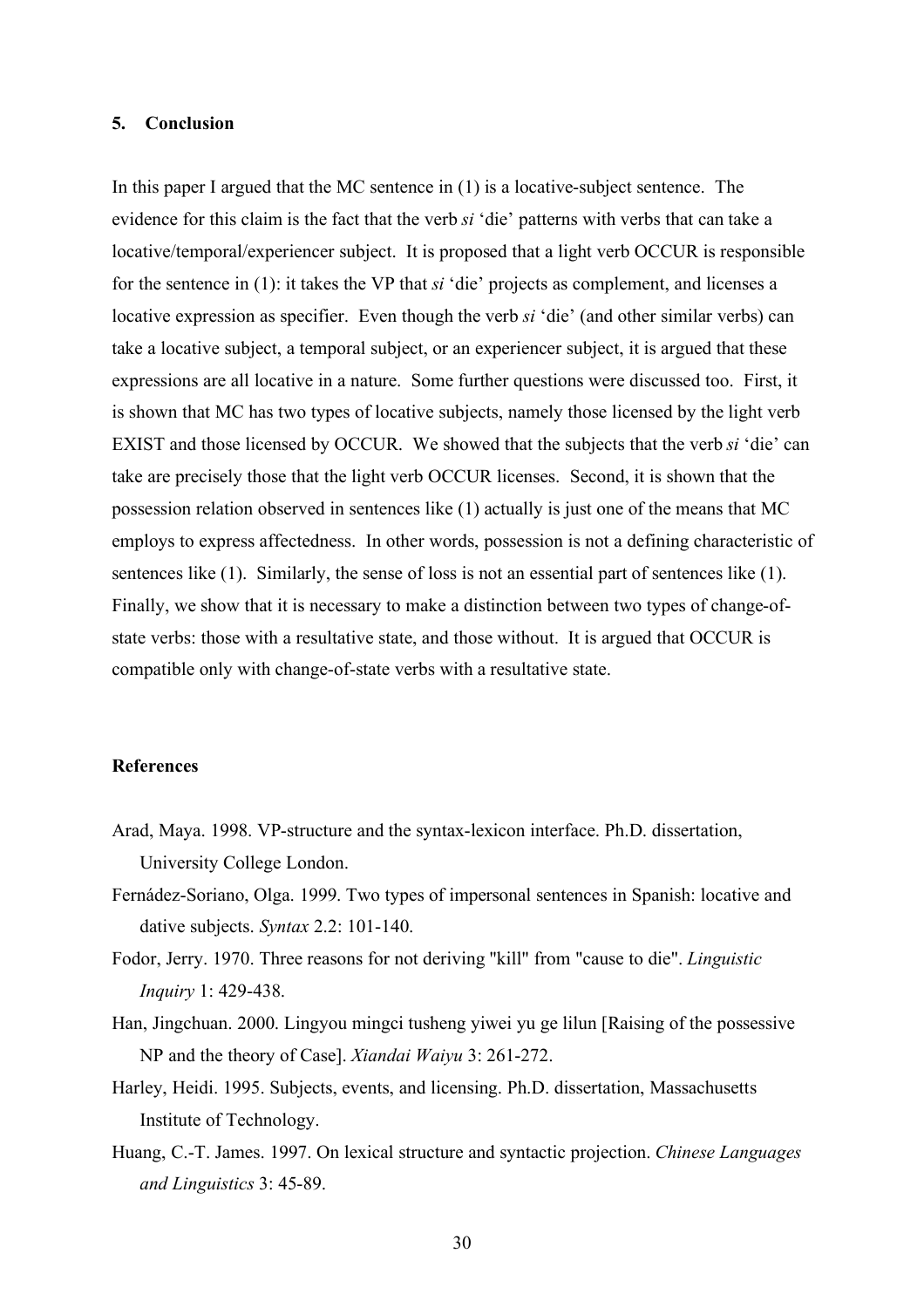- Kliffer, Michael D. 1996. Commonalities of French and Mandarin inalienable possession. *Language Sciences* 18:53-69.
- Landau, Idan. 2005. The locative syntax of experiencers. Manuscript. Ben Gurion University, Israel.
- Levin, Beth. 1993. *English verb classes and alternations*. Chicago: University of Chicago Press.
- Levin, Beth and Malka Rappaport Hovav. 1995. *Unaccusativity*. Cambridge, Mass.: MIT Press.
- Li, Charles N. and Sandra A. Thompson. 1981. *Mandarin Chinese*. Berkeley and Los Angeles: University of California Press.
- Li, Y.-H. Audrey. 1990. *Order and constituency in Mandarin Chinese*. Dordrecht: Kluwer.
- Lin, Tzong-Hong. 2001. Light verb syntax and the theory of phrase structure. Ph.D. dissertation, University of California, Irvine.
- Lin, T.-H. Jonah. 2008a. Locative subject in Mandarin Chinese. *Nanzan Linguistics* 4: 69-88.
- Lin, T.-H. Jonah. 2008b. Lun Hanyu de "chusuo tuxian" xingzhi [Remarks on the "locativeprominence" of Mandarin Chinese]. Manuscript, National Tsing Hua University, Taiwan.
- McCawley, James. 1968. Lexical insertion in a transformational grammar without deep structure. *CLS* 4: 71-80.
- Nakajima, Heizo. 2001. Verbs in locative constructions and the generative lexicon. *The Linguistic Review* 18: 43-67.
- Pan, Haihua and Jingchuan Han. 2005. Xianxing fei binge dongxi jiegou de jufa yanjiu [Syntactic analysis of constructions with overt unaccusative verbs]. *Yuyan Yanjiu* 3: 1-13.
- Pylkkänen, Liina. 2000. Deriving adversity. *WCCFL* 19: 399-410.
- Shen, Jiaxuan. 2006. "Wang Mien si-le fuqin" de shengcheng fangshi jian shuo Hanyu "rouhe" zao ju [On the generation of "Wang Mien died father" – remarks on the "blending" as a means for sentence formation in Chinese]. Zhongguo Yuwen 4: 291-300.
- Shen, Li. 2007. Zhuangtai bianhua de kenixing yu timao biaoji [Reversibility of change of state and aspect markers]. In Li Zhang, Yutaka Furukawa, Ying, Ren, and Sachiko Shimoji, eds. *Riben xiandai Hanyu yufa yanjiu lunwen xuan* [*Essays on the research of Modern Chinese in Japan*], 46-63. Beijing: Beijing Language and Culture University Press.
- Tai, James. 1975. On the two functions of place adverbials in Mandarin Chinese. *Journal of Chinese Linguistics* 3: 154-179.